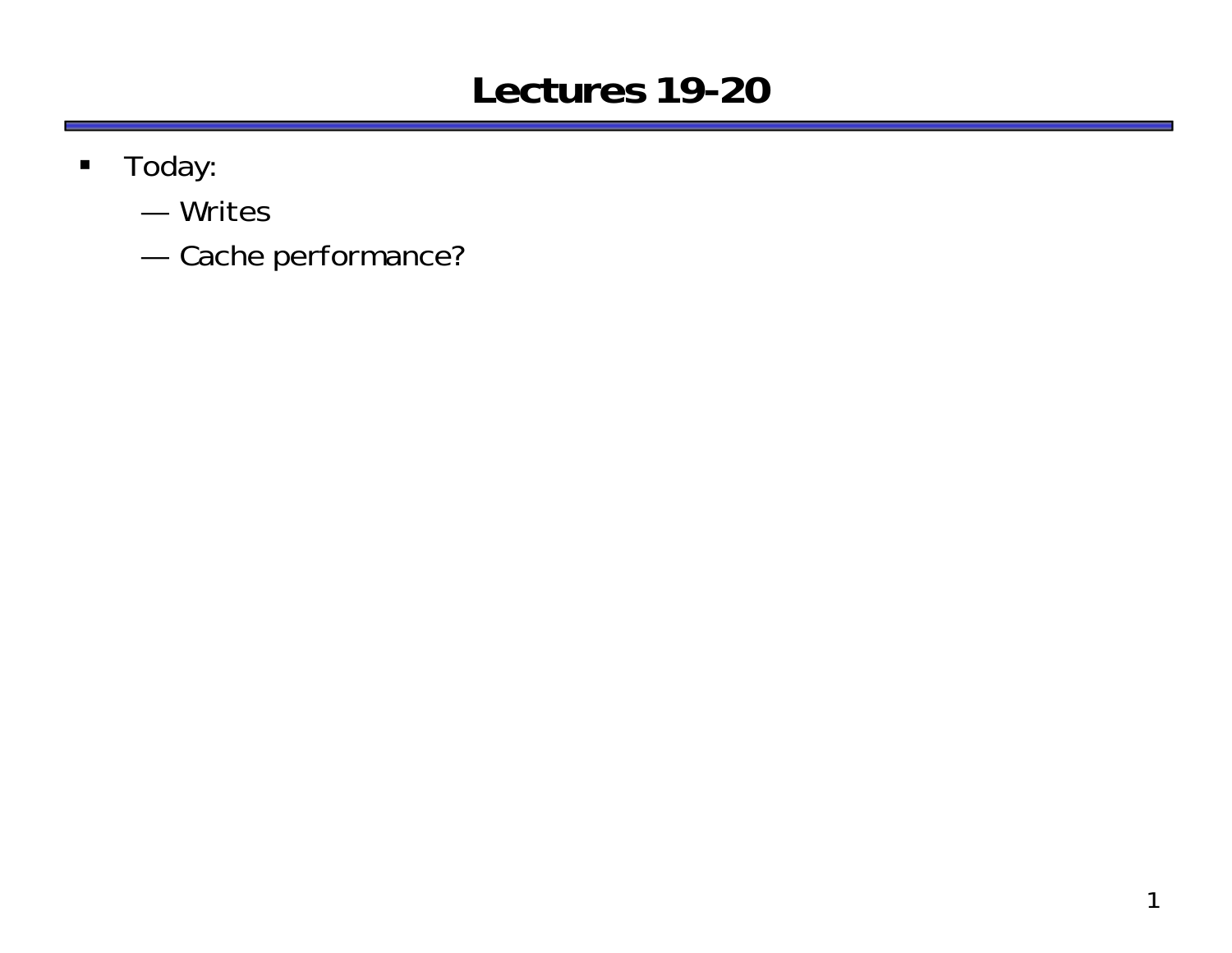## **Cache Writing & Performance**



- $\blacksquare$ We'll now cover:
	- Writing to caches: keeping memory consistent & write-allocation.
	- — We'll try to quantify the benefits of different cache designs, and see how caches affect overall performance.
	- — We'll also investigate some main memory organizations that can help increase memory system performance.
- $\blacksquare$  Next, we'll talk about Virtual Memory, where memory is treated like a cache of the disk.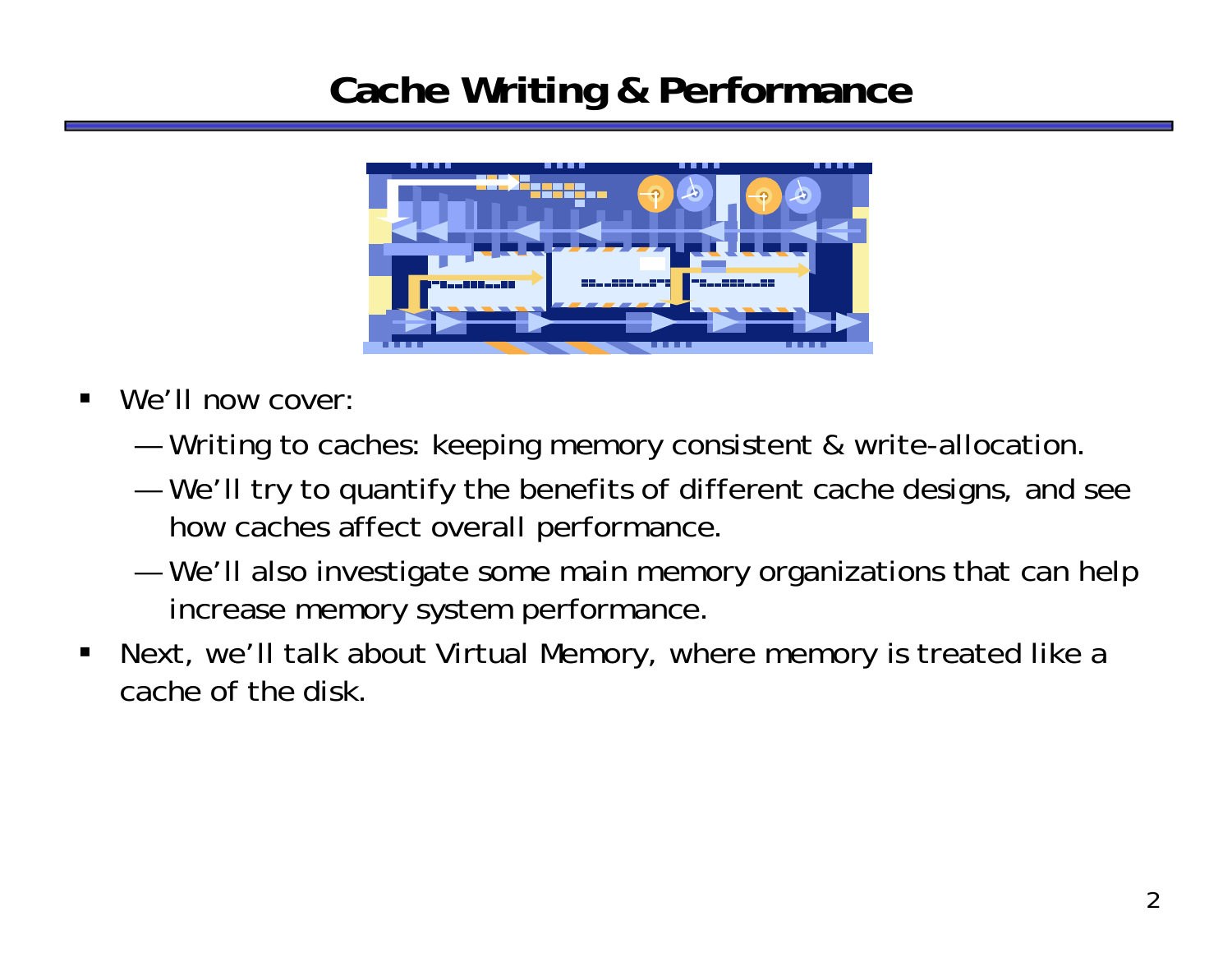# **Four important questions**



- 1. When we copy a block of data from main memory to the cache, where exactly should we put it?
- 2. How can we tell if a word is already in the cache, or if it has to be fetched from main memory first?
- 3. Eventually, the small cache memory might fill up. To load a new block from main RAM, we'd have to replace one of the existing blocks in the cache... which one?
- 4. How can *write* operations be handled by the memory system?
- $\blacksquare$ We've answered the first 3. Now, we consider the 4th.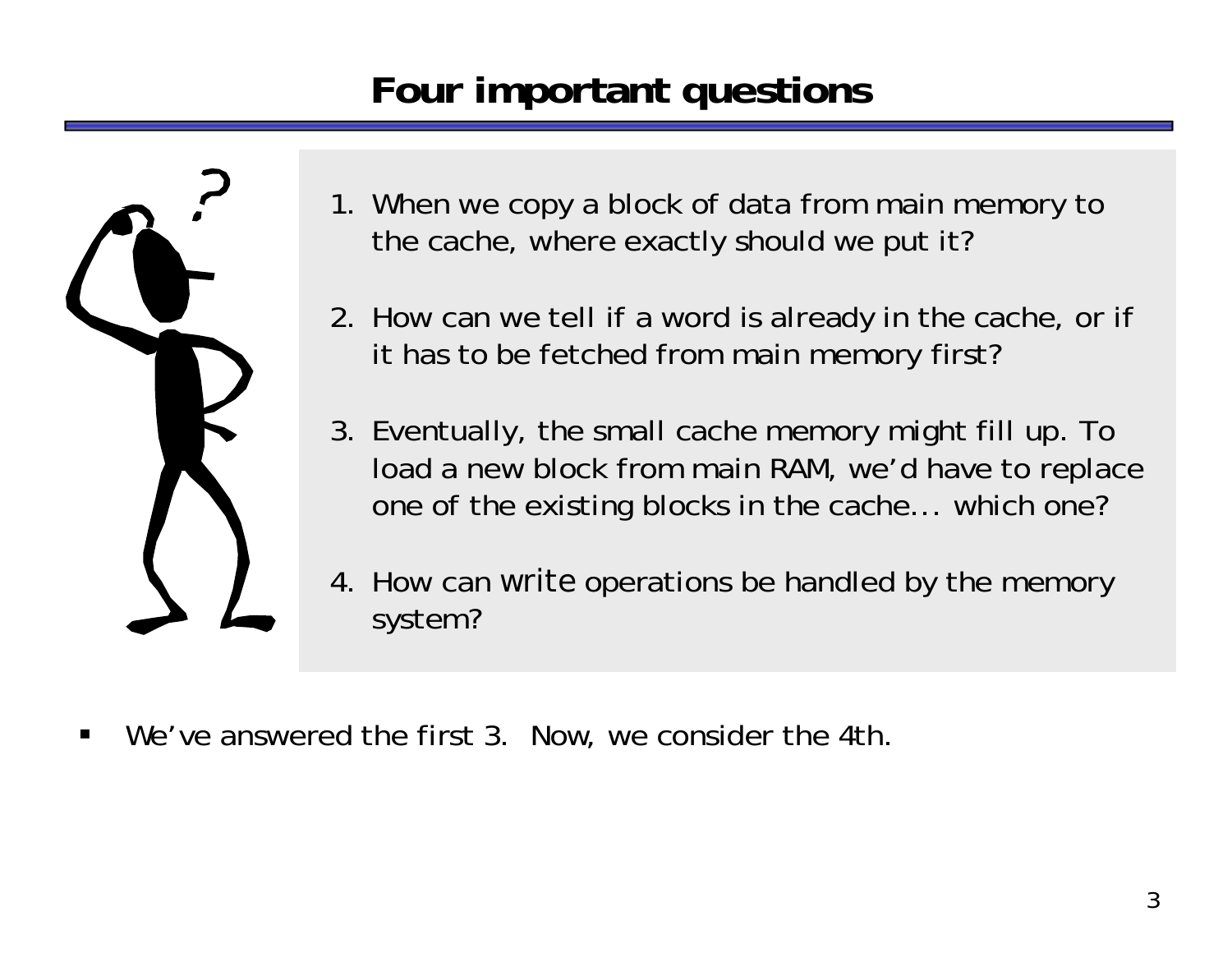- ш Writing to a cache raises several additional issues.
- $\blacksquare$  First, let's assume that the address we want to write to is already loaded in the cache. We'll assume a simple direct-mapped cache.



 $\blacksquare$  If we write a new value to that address, we can store the new data in the cache, and avoid an expensive main memory access.

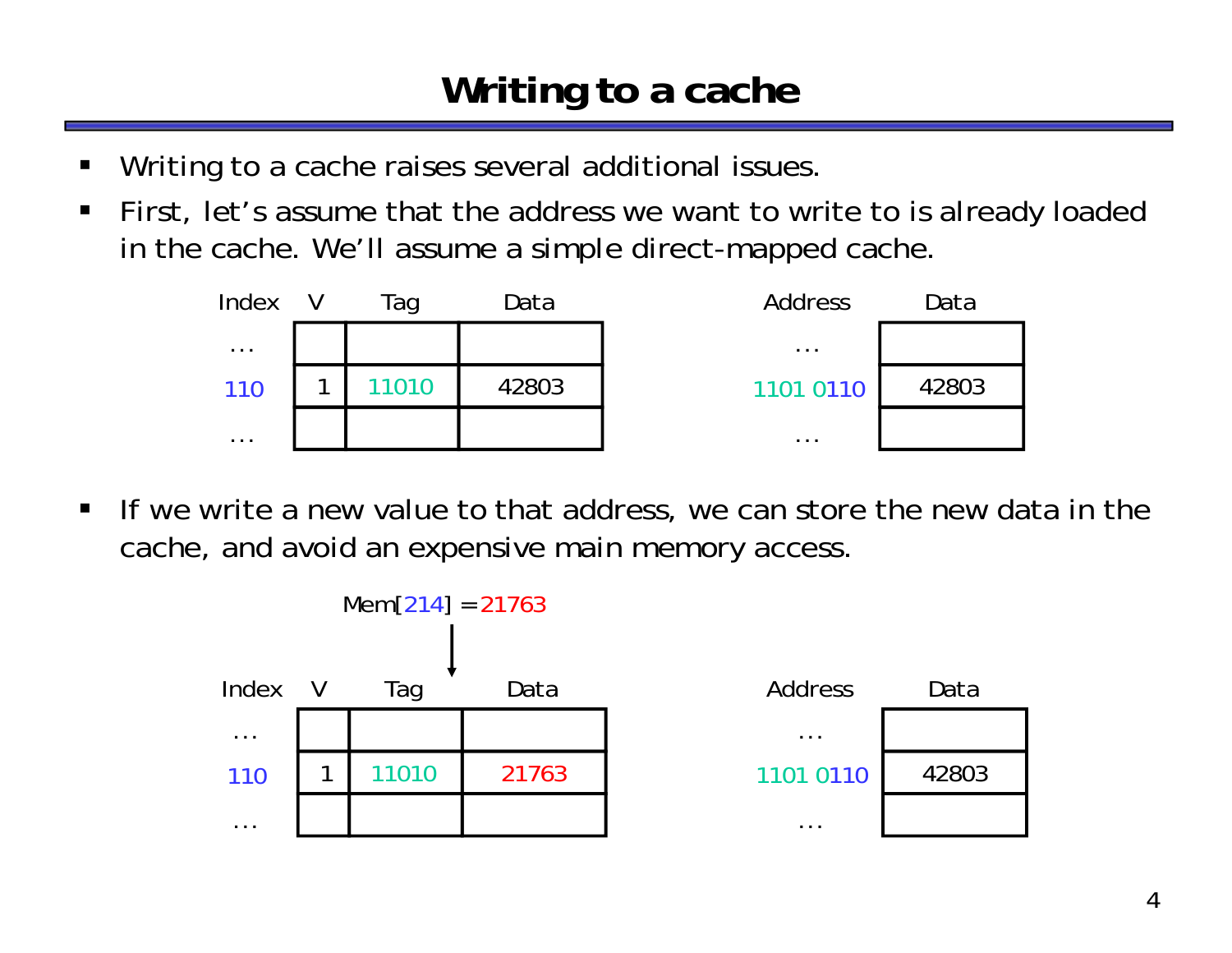## **Inconsistent memory**

- $\blacksquare$ But now the cache and memory contain different, inconsistent data!
- $\blacksquare$ How can we ensure that subsequent loads will return the right value?
- $\blacksquare$  This is also problematic if other devices are sharing the main memory, as in a multiprocessor system.

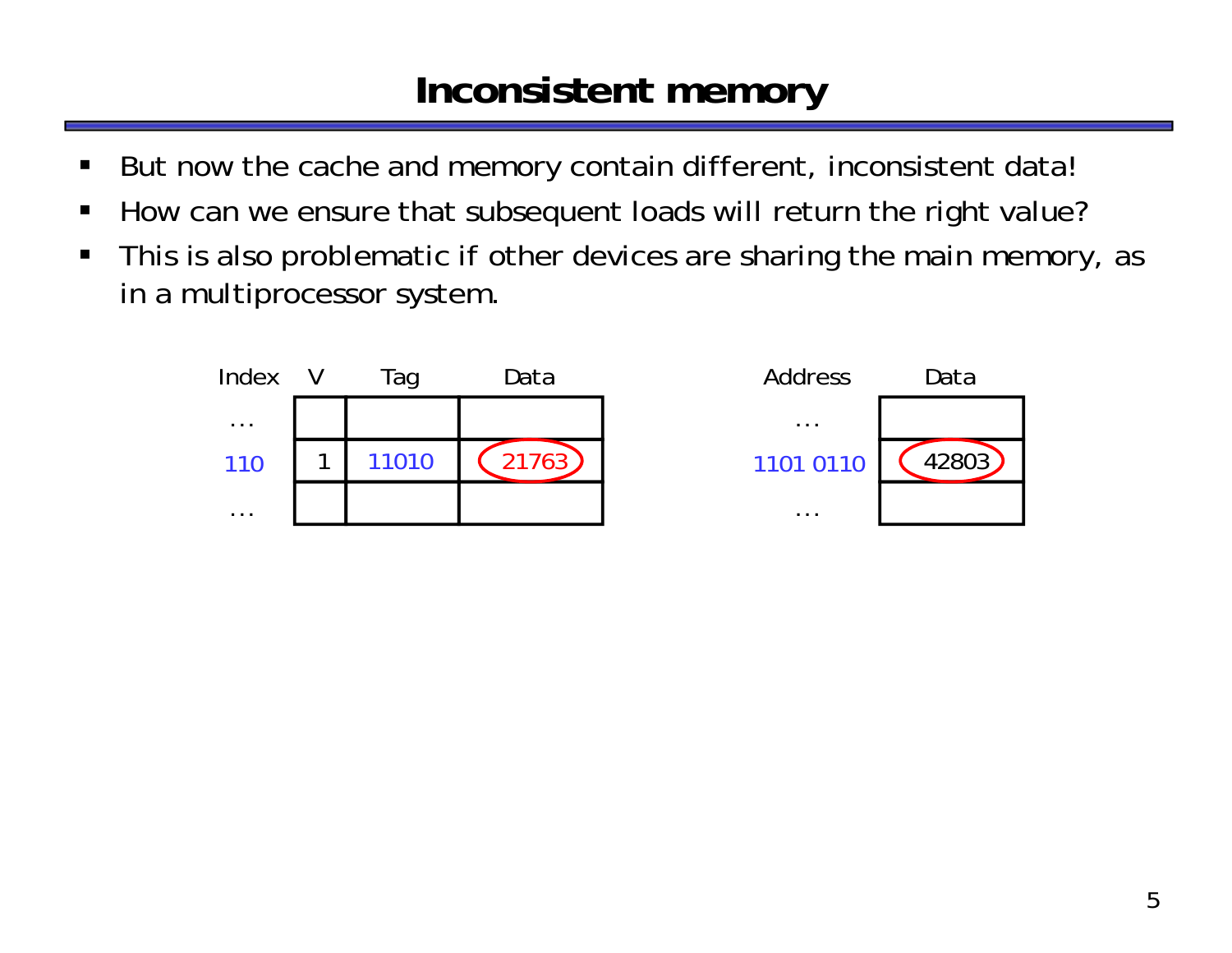## **Write-through caches**

 $\blacksquare$  A write-through cache solves the inconsistency problem by forcing all writes to update both the cache *and* the main memory.



- $\blacksquare$ This is simple to implement and keeps the cache and memory consistent.
- $\blacksquare$ Why is this not so good?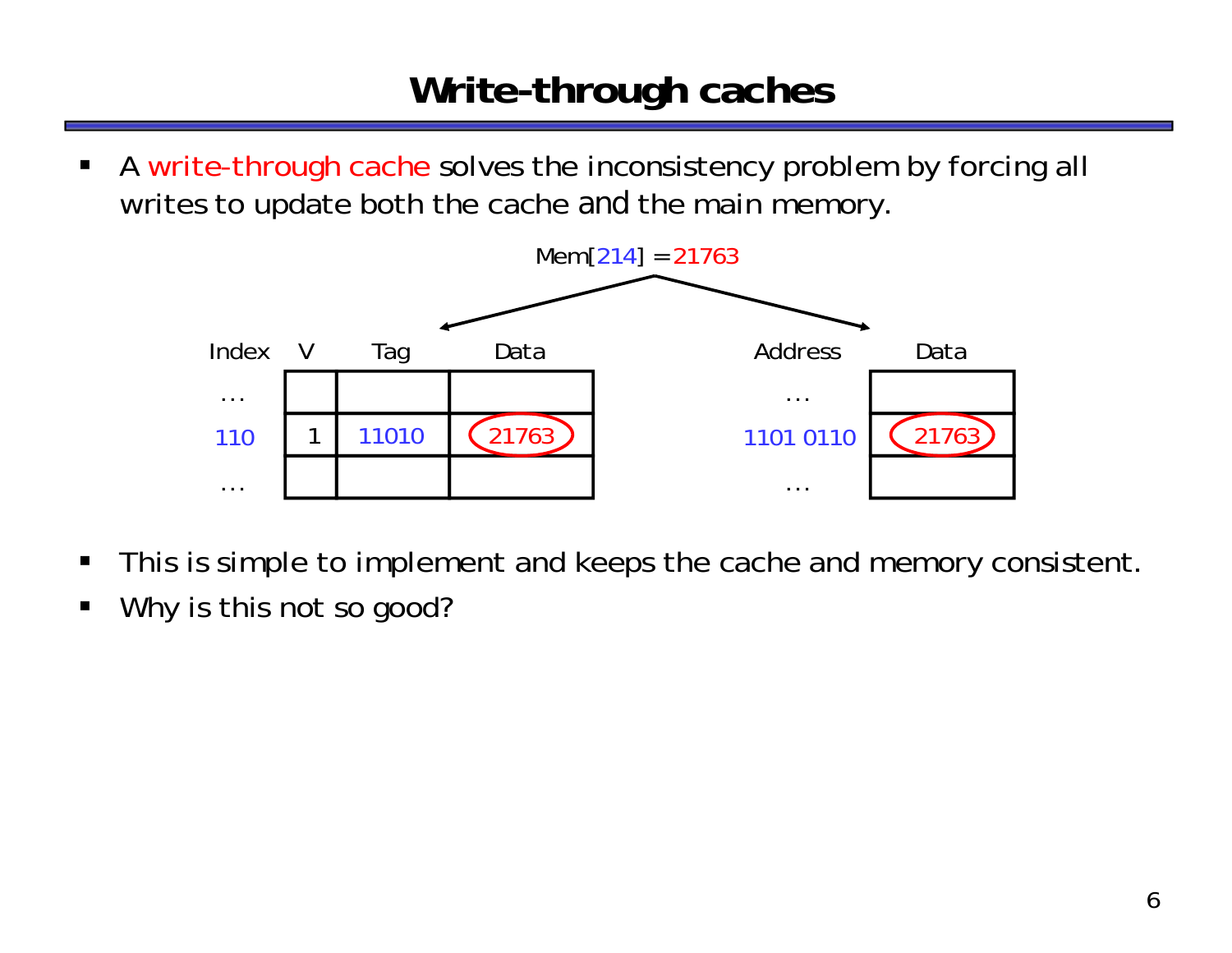## **Write-through caches**

ш A write-through cache solves the inconsistency problem by forcing all writes to update both the cache *and* the main memory.



- $\blacksquare$ This is simple to implement and keeps the cache and memory consistent.
- $\blacksquare$  The bad thing is that forcing every write to go to main memory, we use up bandwidth between the cache and the memory.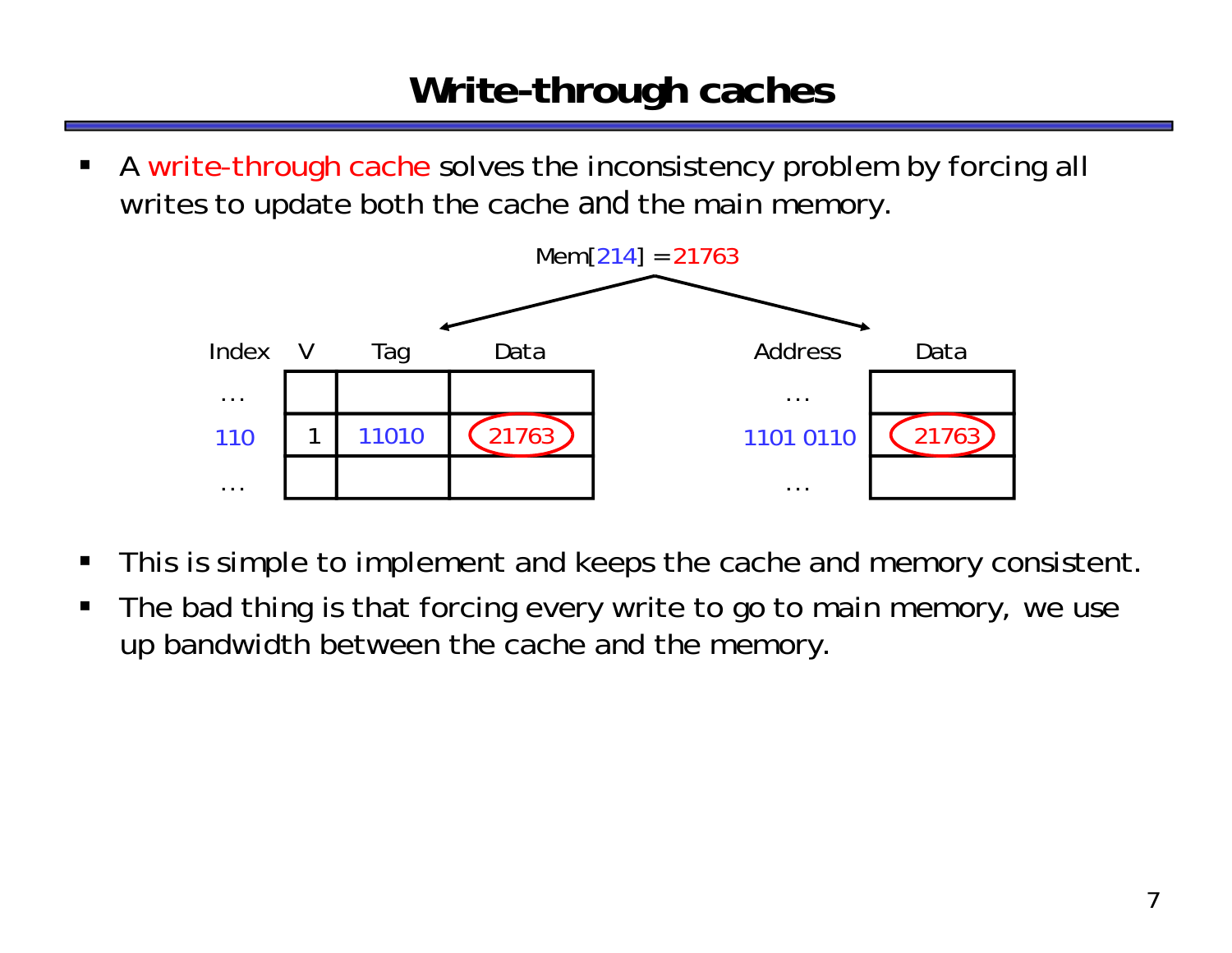## **Write buffers**

ш Write-through caches can result in slow writes, so processors typically include a write buffer, which queues pending writes to main memory and permits the CPU to continue.



- $\blacksquare$  Buffers are commonly used when two devices run at different speeds.
	- —If a producer generates data too quickly for a consumer to handle, the extra data is stored in a buffer and the producer can continue on with other tasks, without waiting for the consumer.
	- — Conversely, if the producer slows down, the consumer can continue running at full speed as long as there is excess data in the buffer.
- п For us, the producer is the CPU and the consumer is the main memory.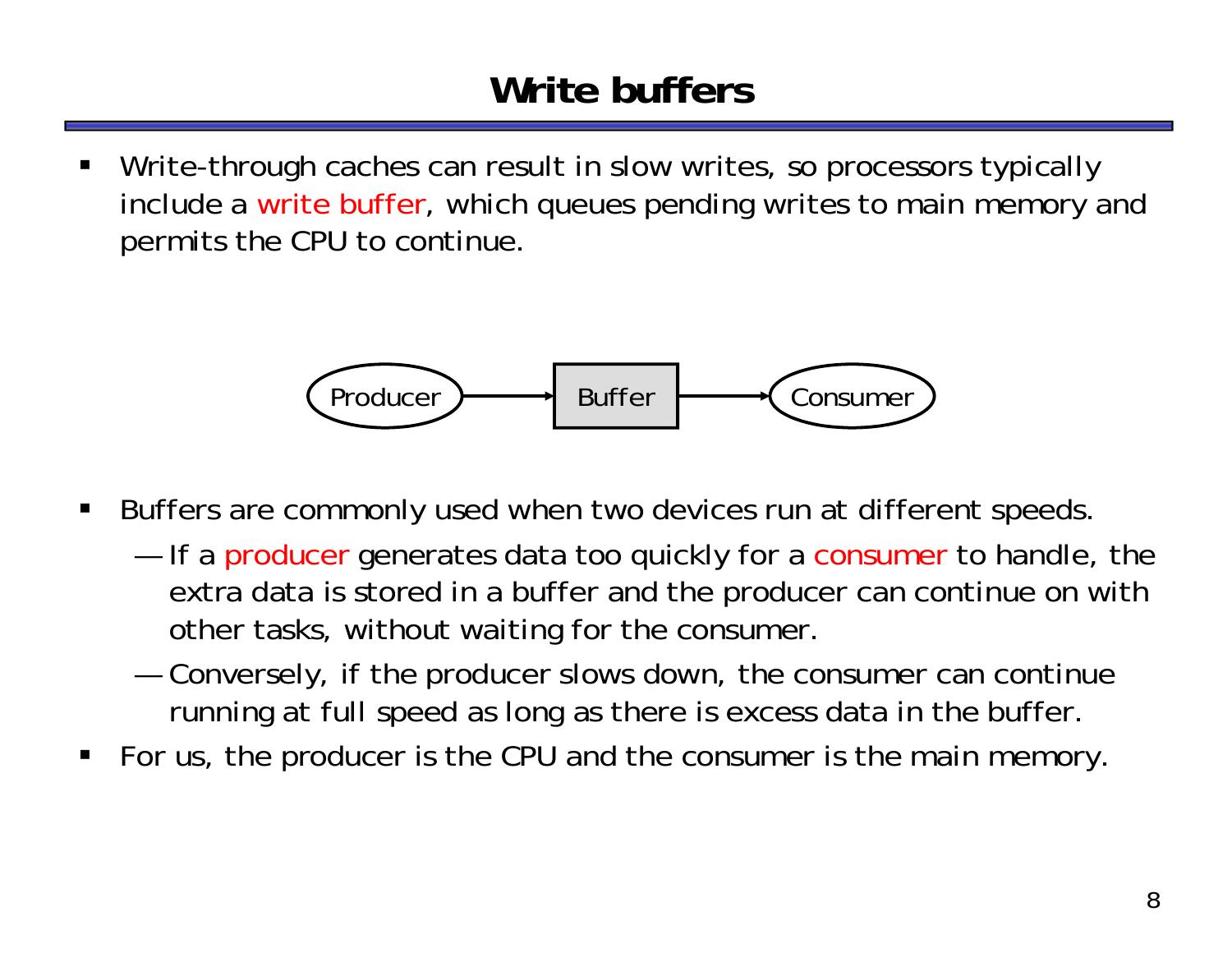### **Write-back caches**

- П In a write-back cache, the memory is not updated until the cache block needs to be replaced (*e.g.*, when loading data into a full cache set).
- $\blacksquare$  For example, we might write some data to the cache at first, leaving it inconsistent with the main memory as shown before.
	- —The cache block is marked "dirty" to indicate this inconsistency



 $\blacksquare$  Subsequent reads to the same memory address will be serviced by the cache, which contains the correct, updated data.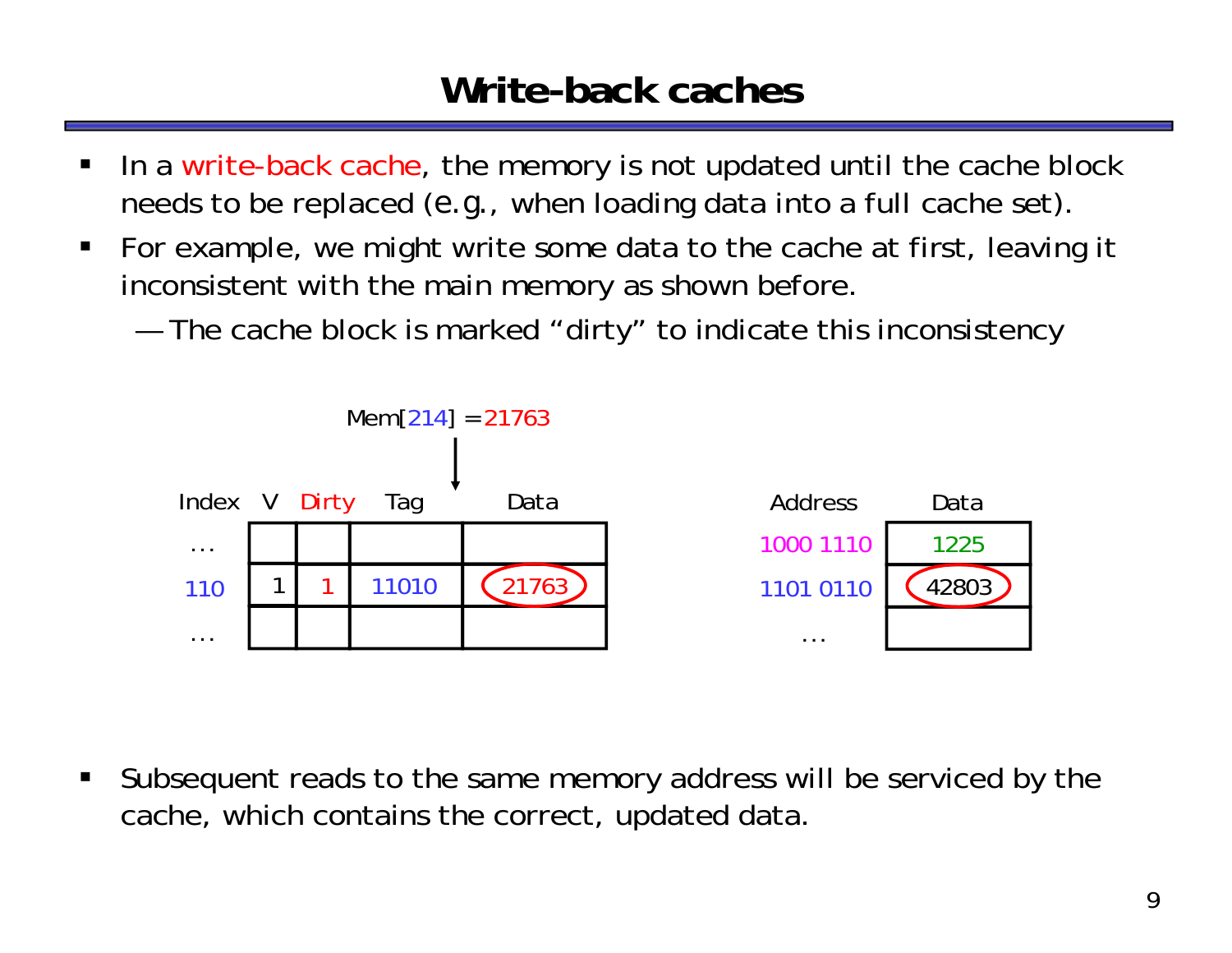## **Finishing the write back**

- $\blacksquare$ We don't need to store the new value back to main memory unless the cache block gets replaced.
- $\blacksquare$  For example, on a read from Mem[142], which maps to the same cache block, the modified cache contents will first be written to main memory.



 $\blacksquare$ Only then can the cache block be replaced with data from address 142.

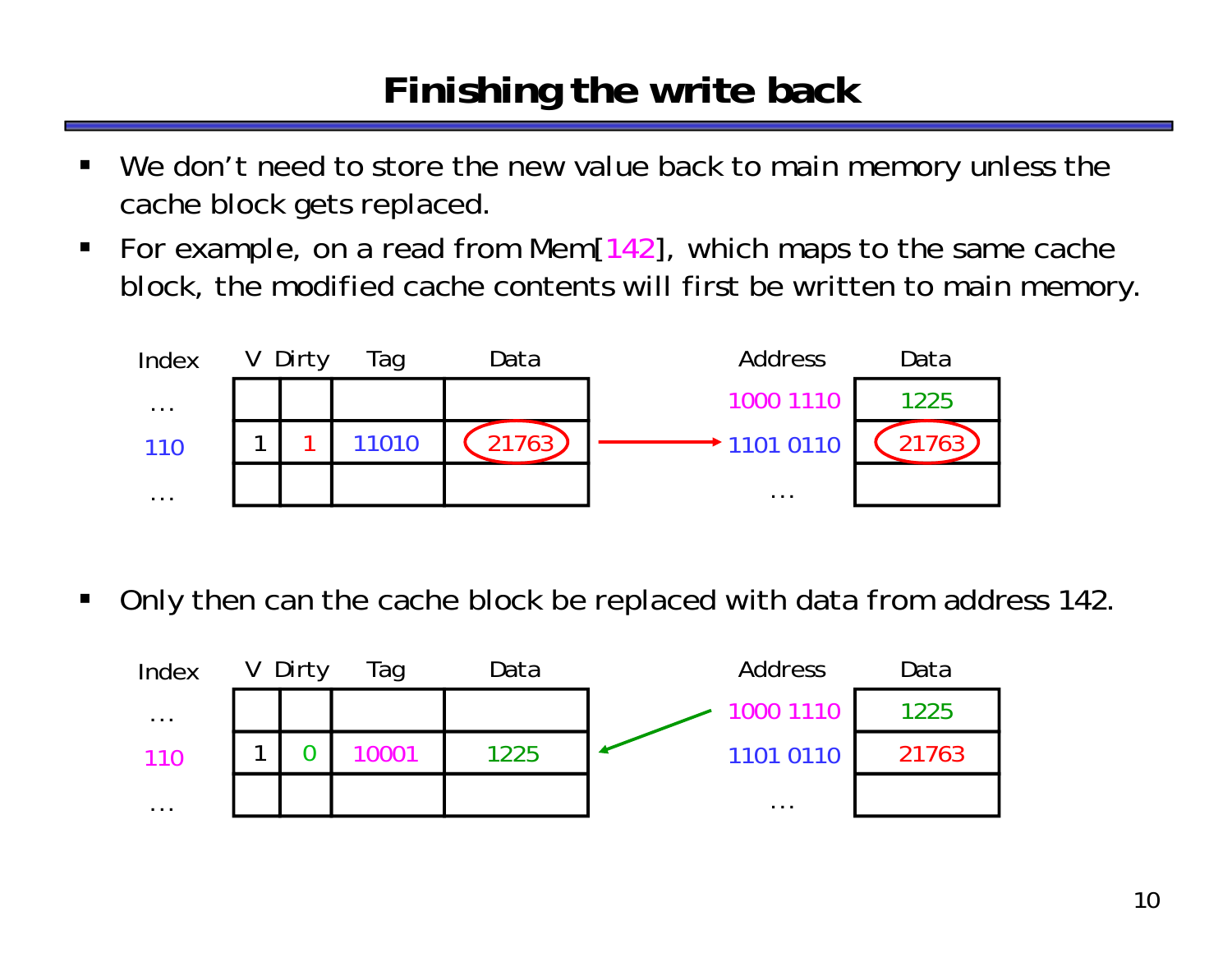## **Write-back cache discussion**

- $\blacksquare$  The advantage of write-back caches is that not all write operations need to access main memory, as with write-through caches.
	- If a single address is frequently written to, then it doesn't pay to keep writing that data through to main memory.
	- — If several bytes within the same cache block are modified, they will only force one memory write operation at write-back time.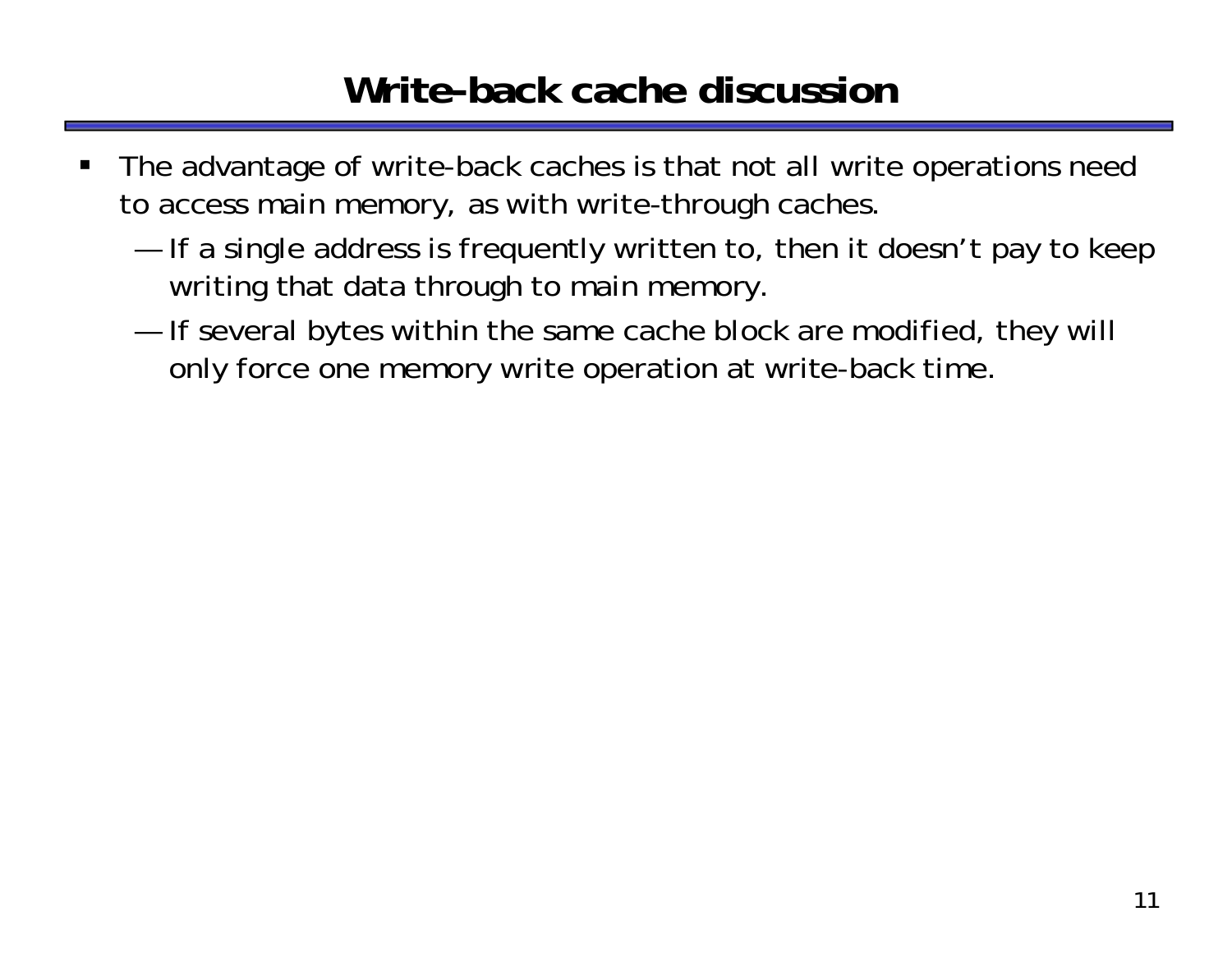## **Write misses**

- $\blacksquare$  A second scenario is if we try to write to an address that is not already contained in the cache; this is called a write miss.
- $\blacksquare$  Let's say we want to store 21763 into Mem[1101 0110] but we find that address is not currently in the cache.



 $\blacksquare$ When we update Mem[1101 0110], should we *also* load it into the cache?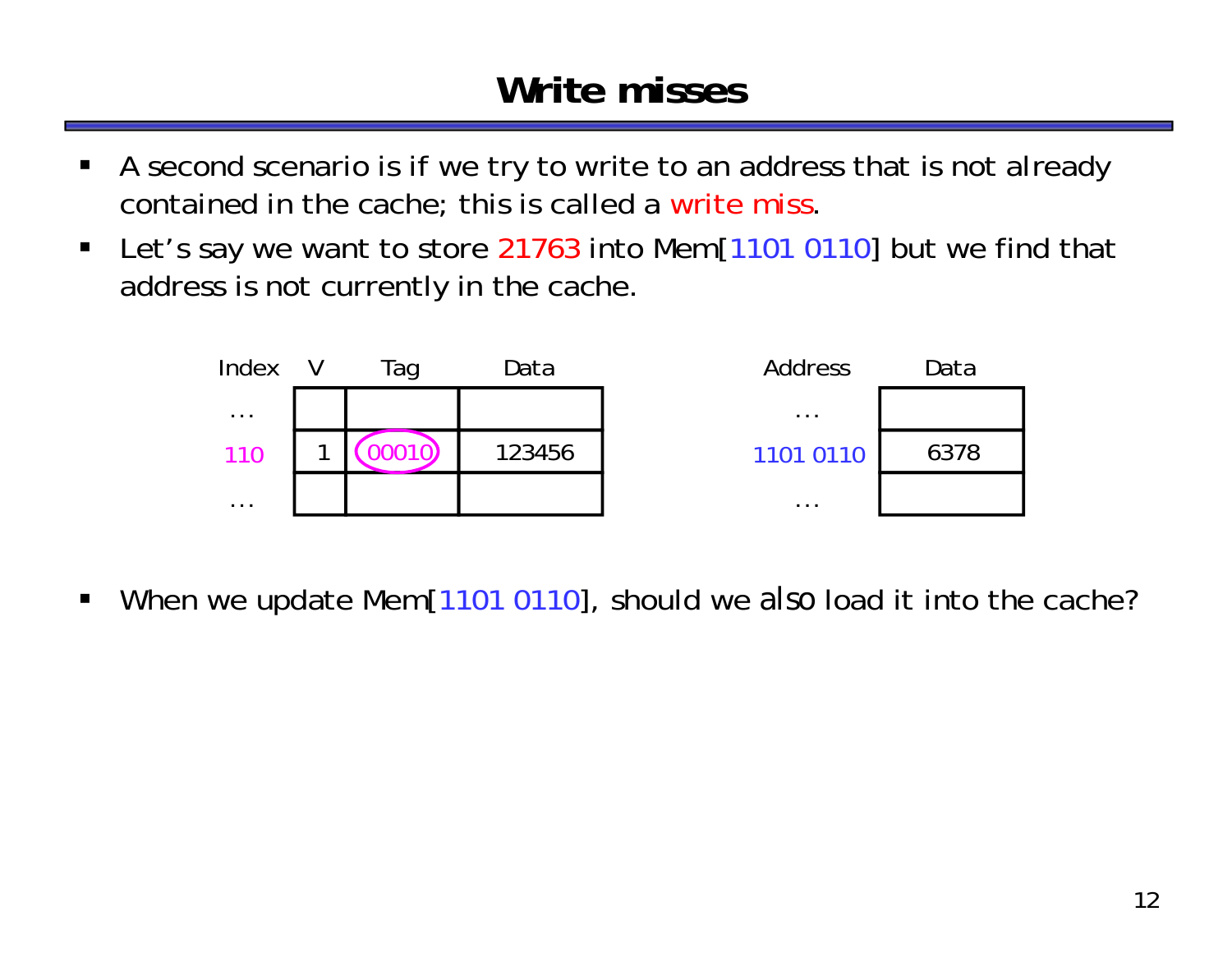# **Write around caches (a.k.a. write-no-allocate)**

 $\blacksquare$  With a write around policy, the write operation goes directly to main memory *without* affecting the cache.

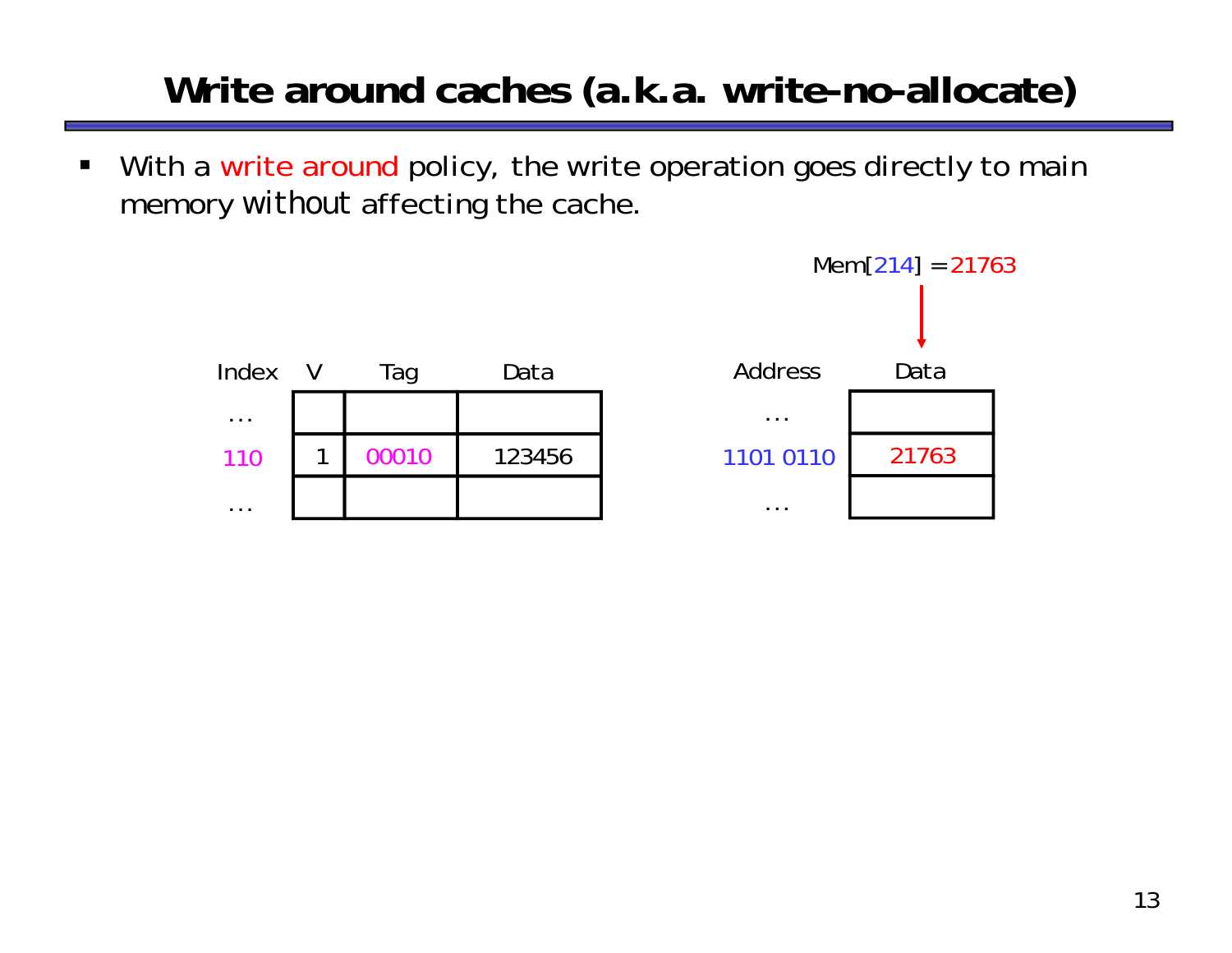# **Write around caches (a.k.a. write-no-allocate)**

ш With a write around policy, the write operation goes directly to main memory *without* affecting the cache.



 $\blacksquare$  This is good when data is written but not immediately used again, in which case there's no point to load it into the cache yet.

$$
\begin{array}{rcl}\nfor (int i = 0; i < SIZE; i++) \\
a[i] = i;\n\end{array}
$$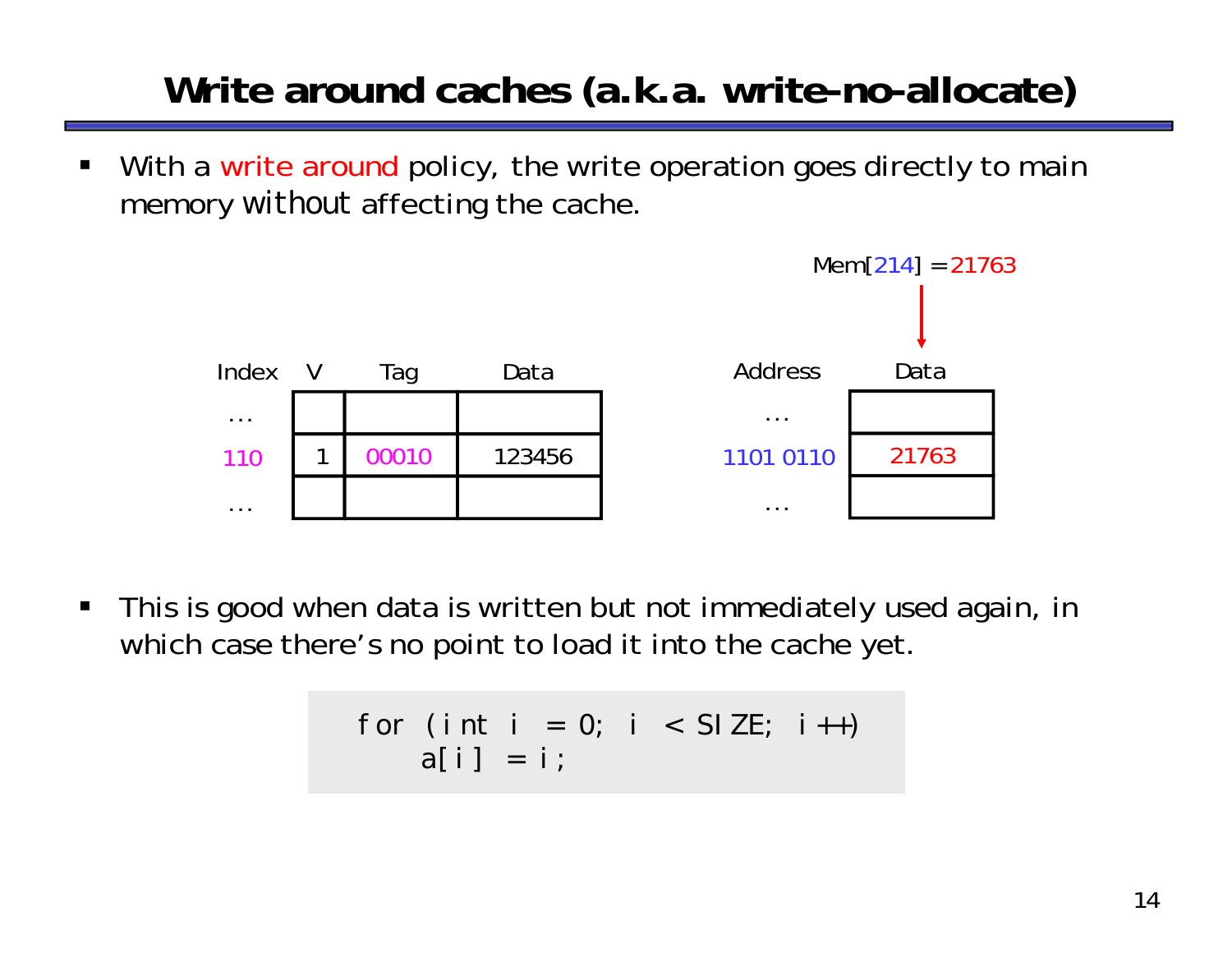$\blacksquare$  An allocate on write strategy would instead load the newly written data into the cache.



 $\blacksquare$ If that data is needed again soon, it will be available in the cache.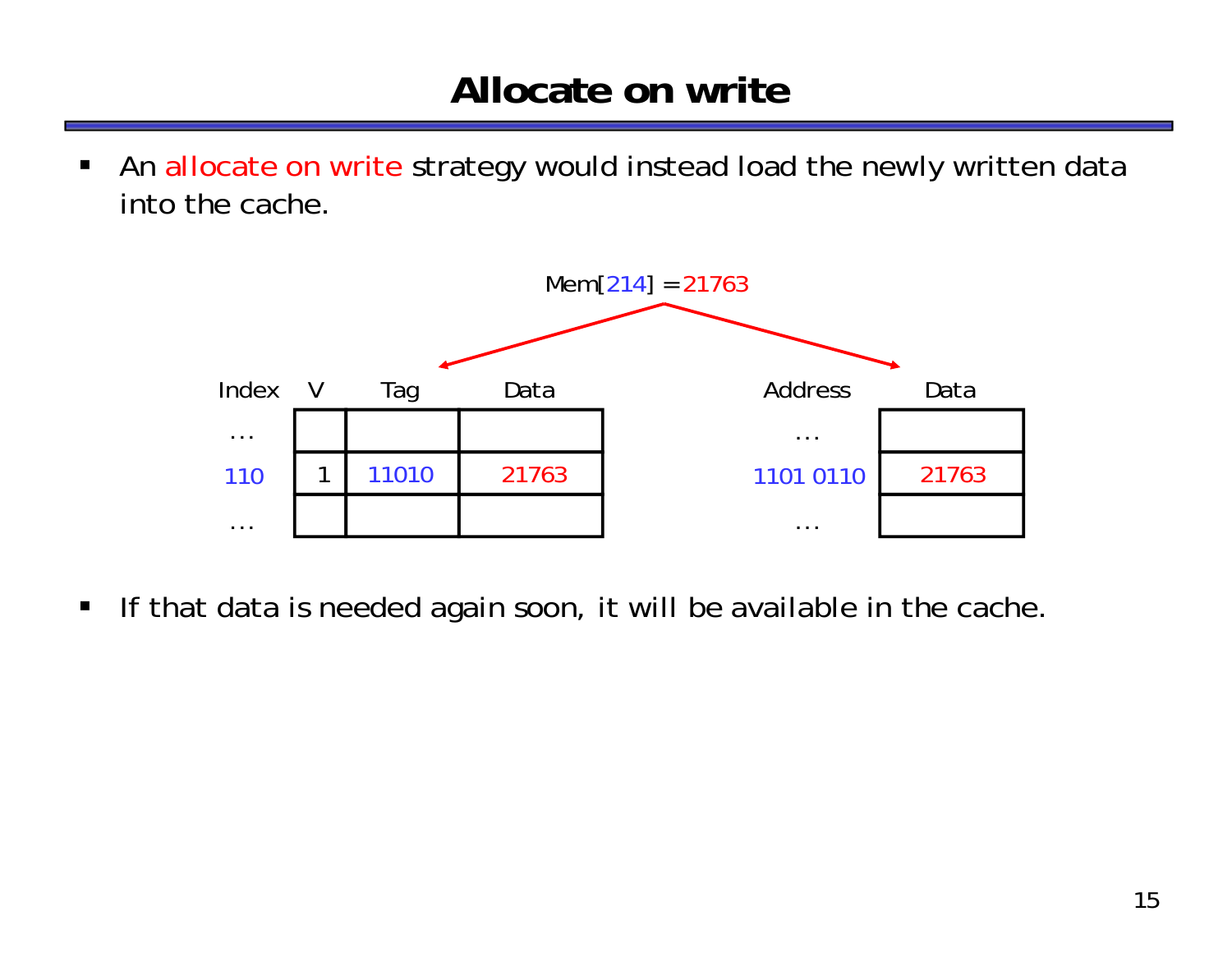- $\blacksquare$  Given the following trace of accesses, can you determine whether the cache is write-allocate or write-no-allocate?
	- Assume A and B are distinct, and can be in the cache simultaneously.

| Miss | Load A         |  |
|------|----------------|--|
| Miss | <b>Store B</b> |  |
| Hit  | <b>Store A</b> |  |
| Hit  | Load A         |  |
| Miss | Load B         |  |
| Hit  | Load B         |  |
| Hit  | Load A         |  |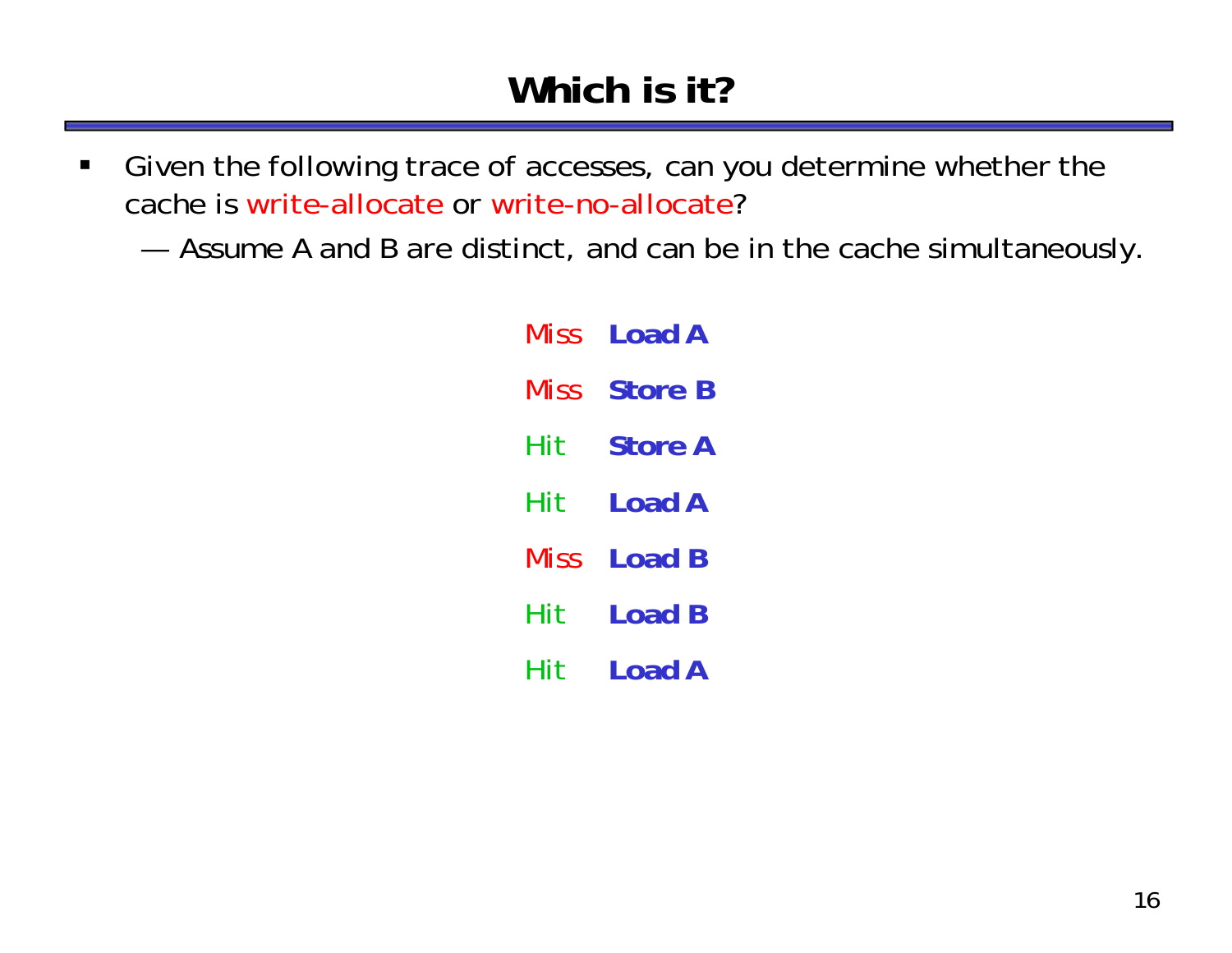- $\blacksquare$  Given the following trace of accesses, can you determine whether the cache is write-allocate or write-no-allocate?
	- Assume A and B are distinct, and can be in the cache simultaneously.

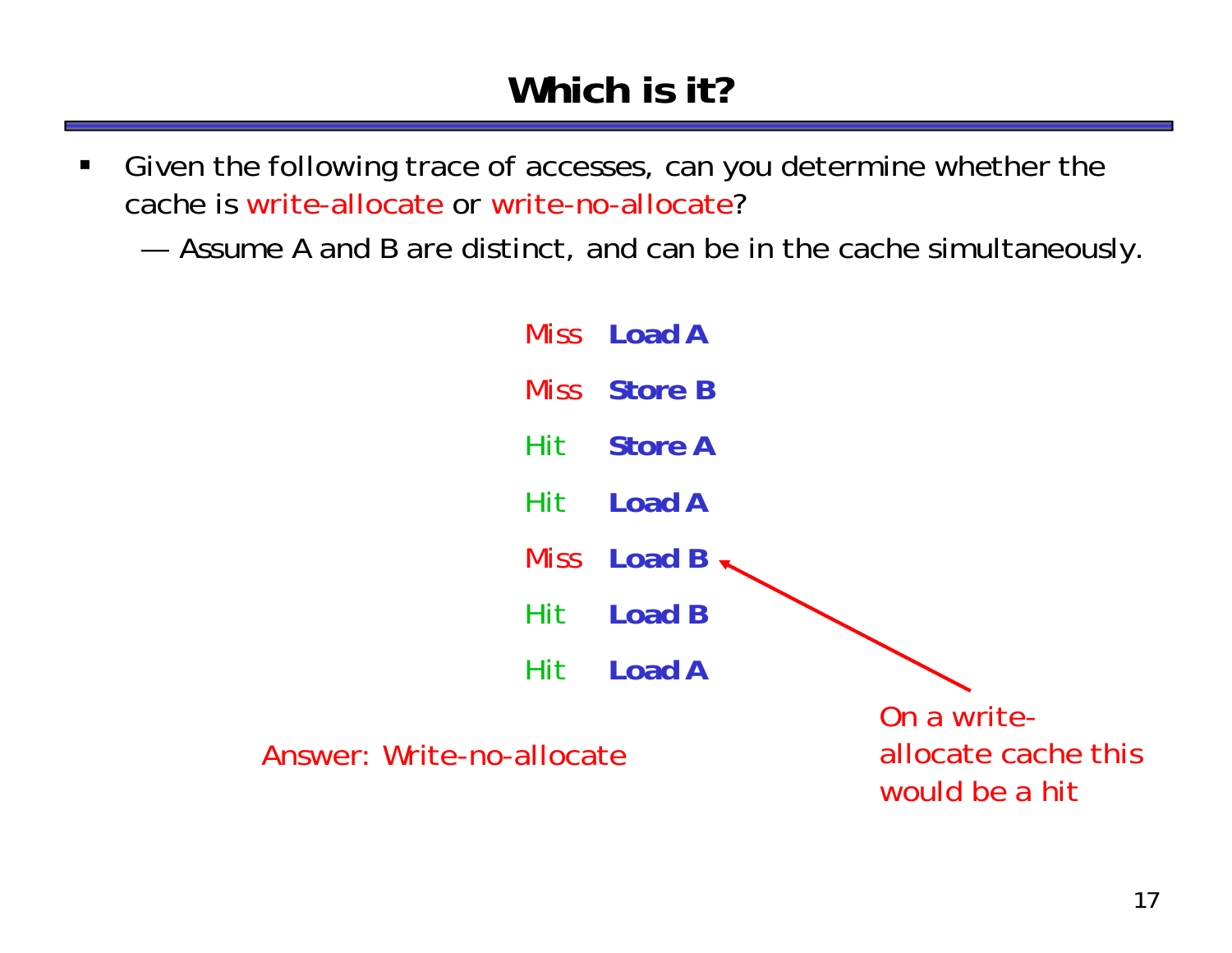- $\left\vert \cdot \right\rangle$  Split Instruction/Data caches:
	- Pro: No structural hazard between IF & MEM stages
		- A single-ported unified cache stalls fetch during load or store
	- — Con: Static partitioning of cache between instructions & data
		- Bad if working sets unequal: *e.g.,* code/**DATA** or **CODE**/data
- $\mathcal{L}_{\mathcal{A}}$  Cache Hierarchies:
	- Trade-off between access time & hit rate
		- L1 cache can focus on fast access time (okay hit rate)
		- L2 cache can focus on good hit rate (okay access time)
	- Such hierarchical design is another "big idea"

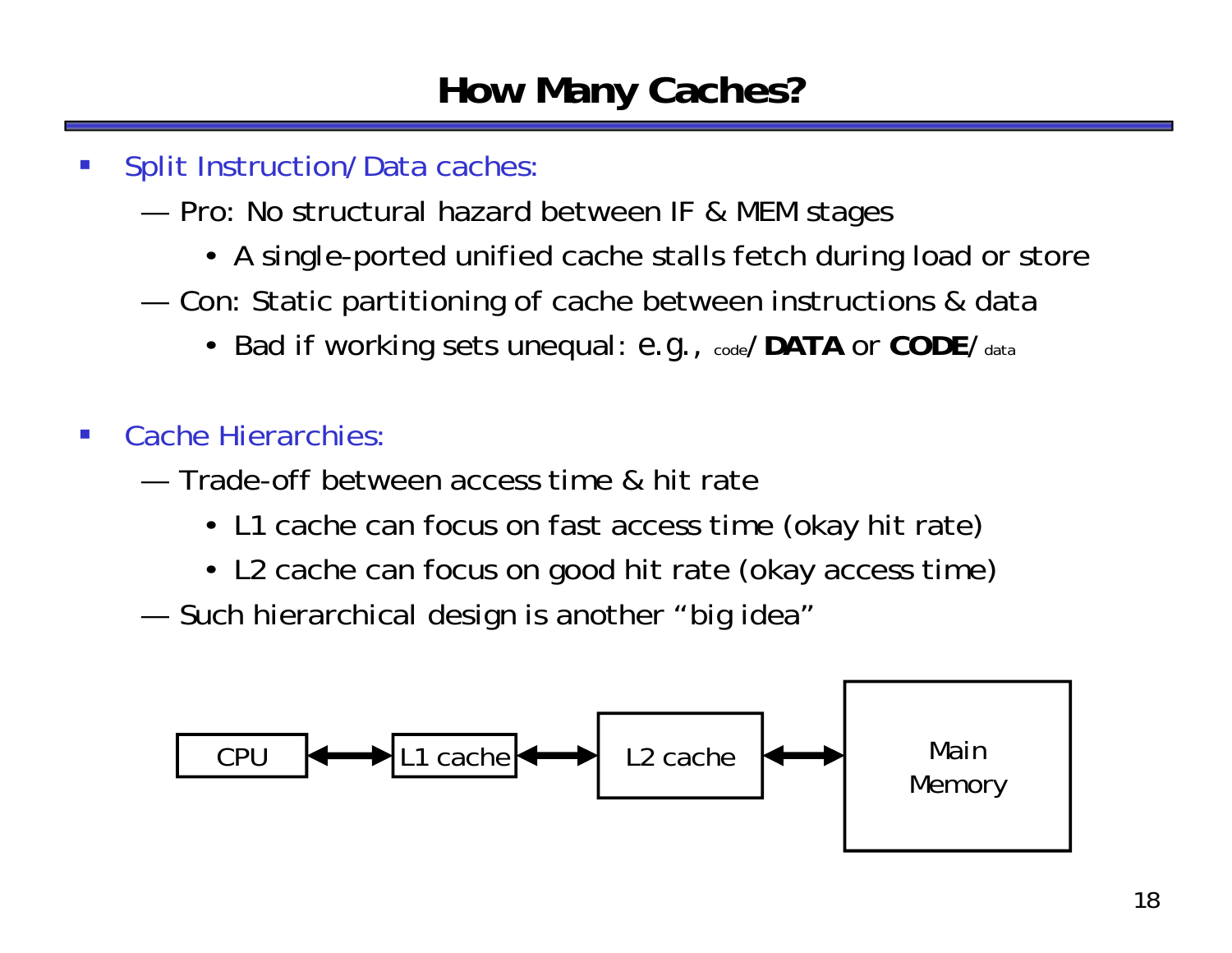## **Opteron Vital Statistics**



— 64 kB

 $\mathcal{L}_{\mathcal{A}}$ 

- 64 byte blocks
- 2-way set associative
- 2 cycle access time
- $\mathcal{C}$  L2 Cache:
	- 1 MB
	- 64 byte blocks
	- 4-way set associative
	- —16 cycle access time (total, not just miss penalty)
- $\mathcal{C}$ **Memory** 
	- 200+ cycle access time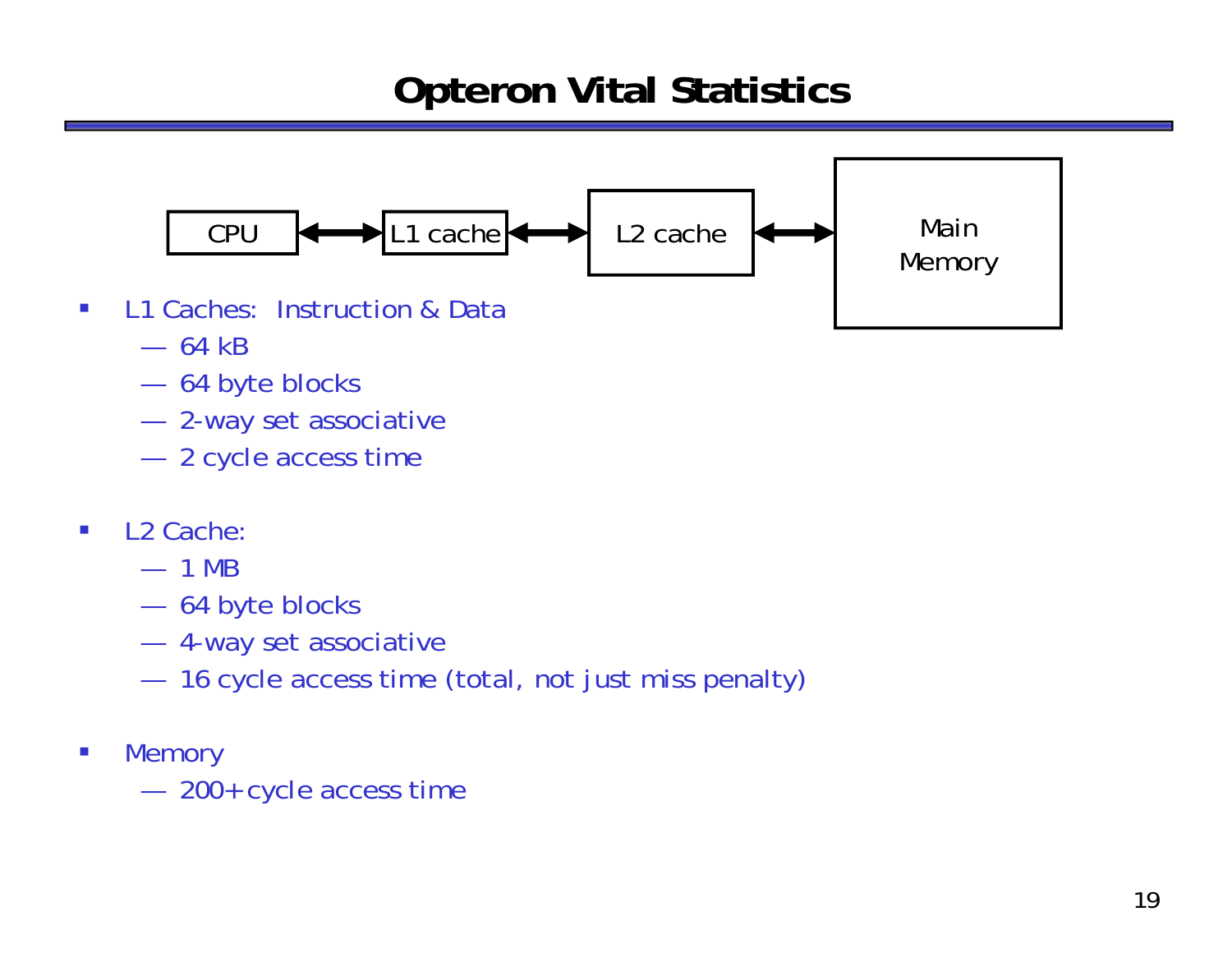# **Comparing cache organizations**

- ш Like many architectural features, caches are evaluated experimentally.
	- As always, performance depends on the actual instruction mix, since different programs will have different memory access patterns.
	- — Simulating or executing real applications is the most accurate way to measure performance characteristics.
- П The graphs on the next few slides illustrate the simulated miss rates for several different cache designs.
	- — Again lower miss rates are generally better, but remember that the miss rate is just one component of average memory access time and execution time.
	- You'll probably do some cache simulations if you take CSE471.

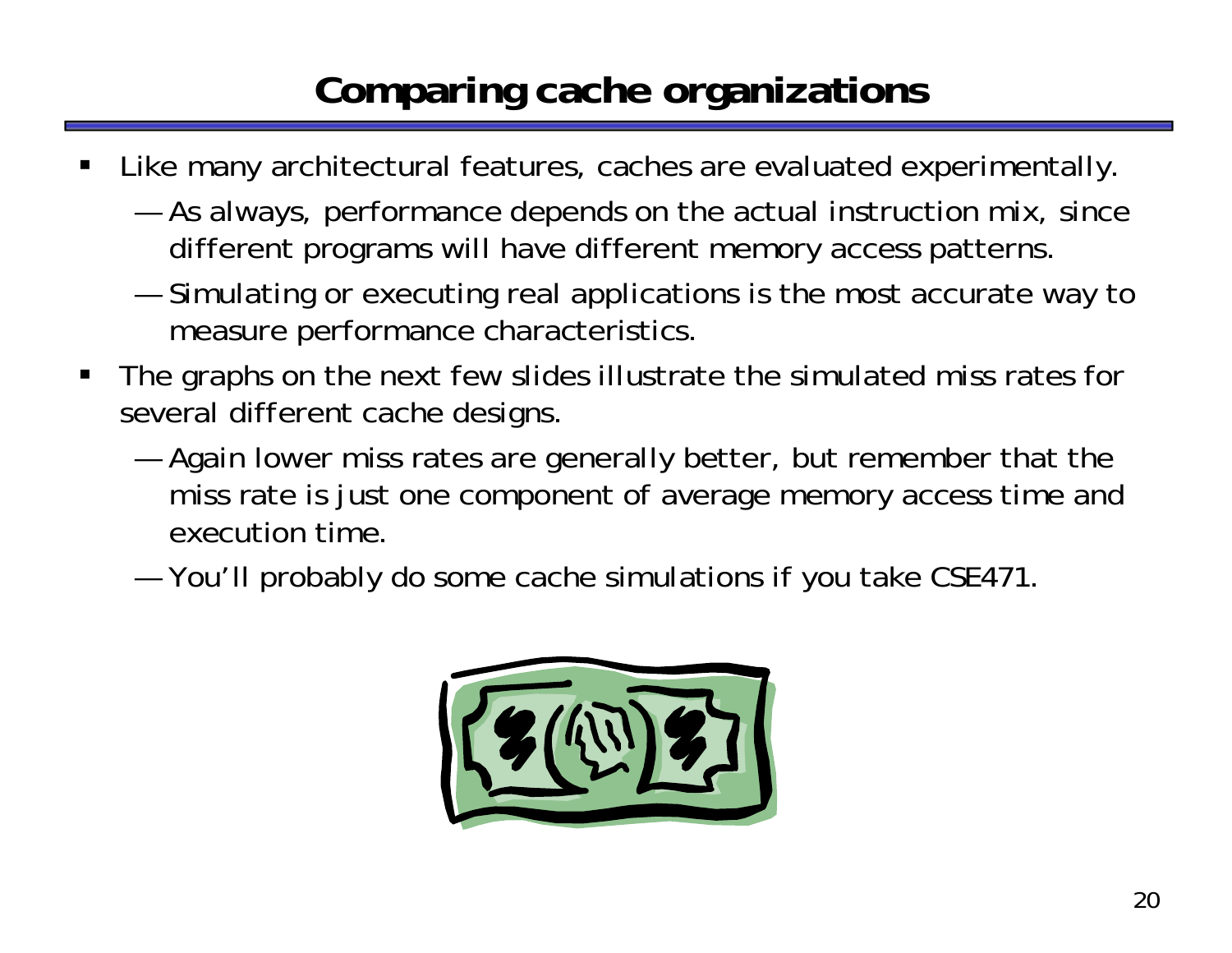# **Associativity tradeoffs and miss rates**

- ш As we saw last time, higher associativity means more complex hardware.
- П But a highly-associative cache will also exhibit a lower miss rate.
	- Each set has more blocks, so there's less chance of a conflict between two addresses which both belong in the same set.
	- —Overall, this will reduce AMAT and memory stall cycles.
- $\blacksquare$  The textbook shows the miss rates decreasing as the associativity increases.

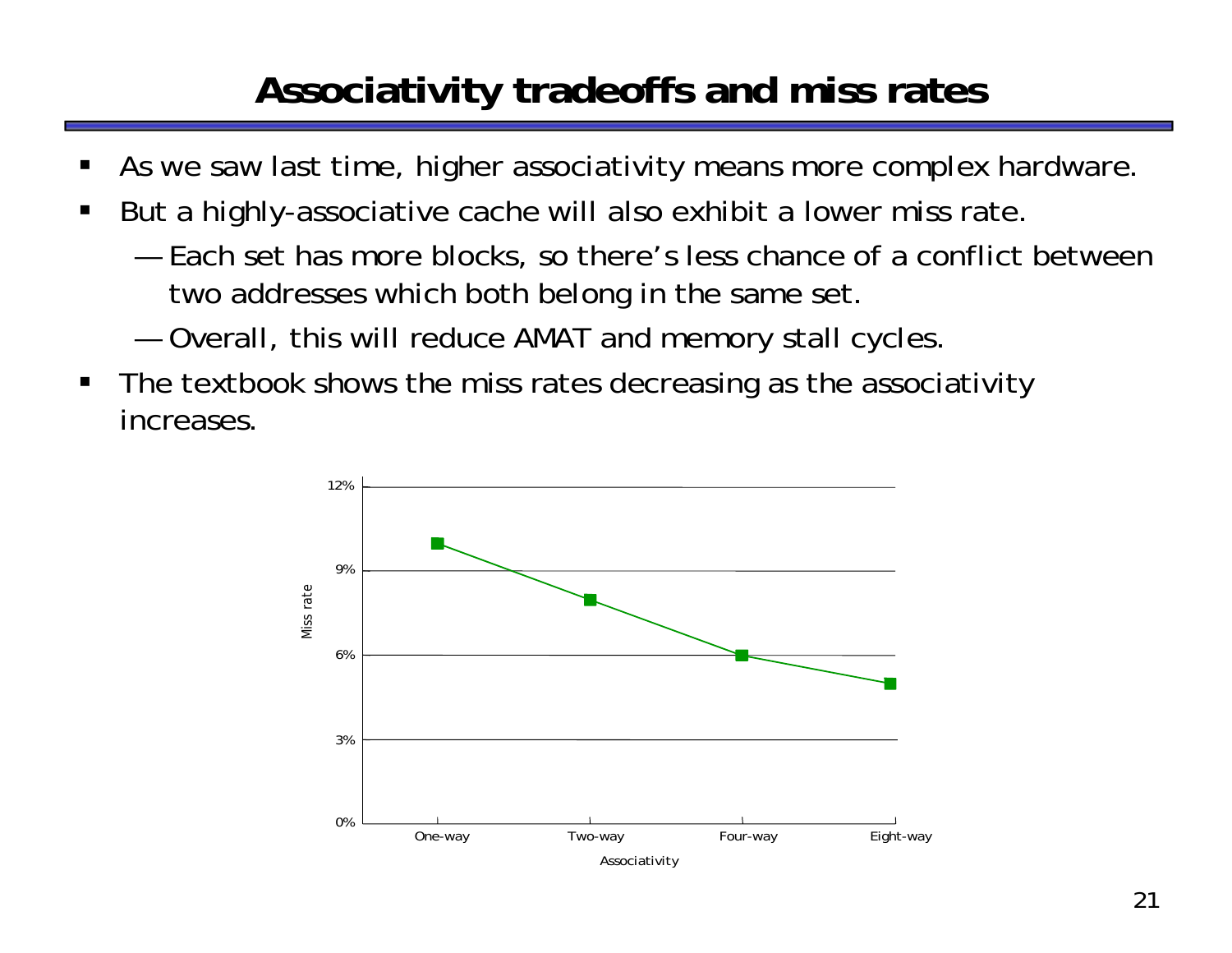### **Cache size and miss rates**

- $\blacksquare$  The cache size also has a significant impact on performance.
	- The larger a cache is, the less chance there will be of a conflict.
	- — Again this means the miss rate decreases, so the AMAT and number of memory stall cycles also decrease.
- $\blacksquare$  The complete graph depicts the miss rate as a function of both the cache size and its associativity.

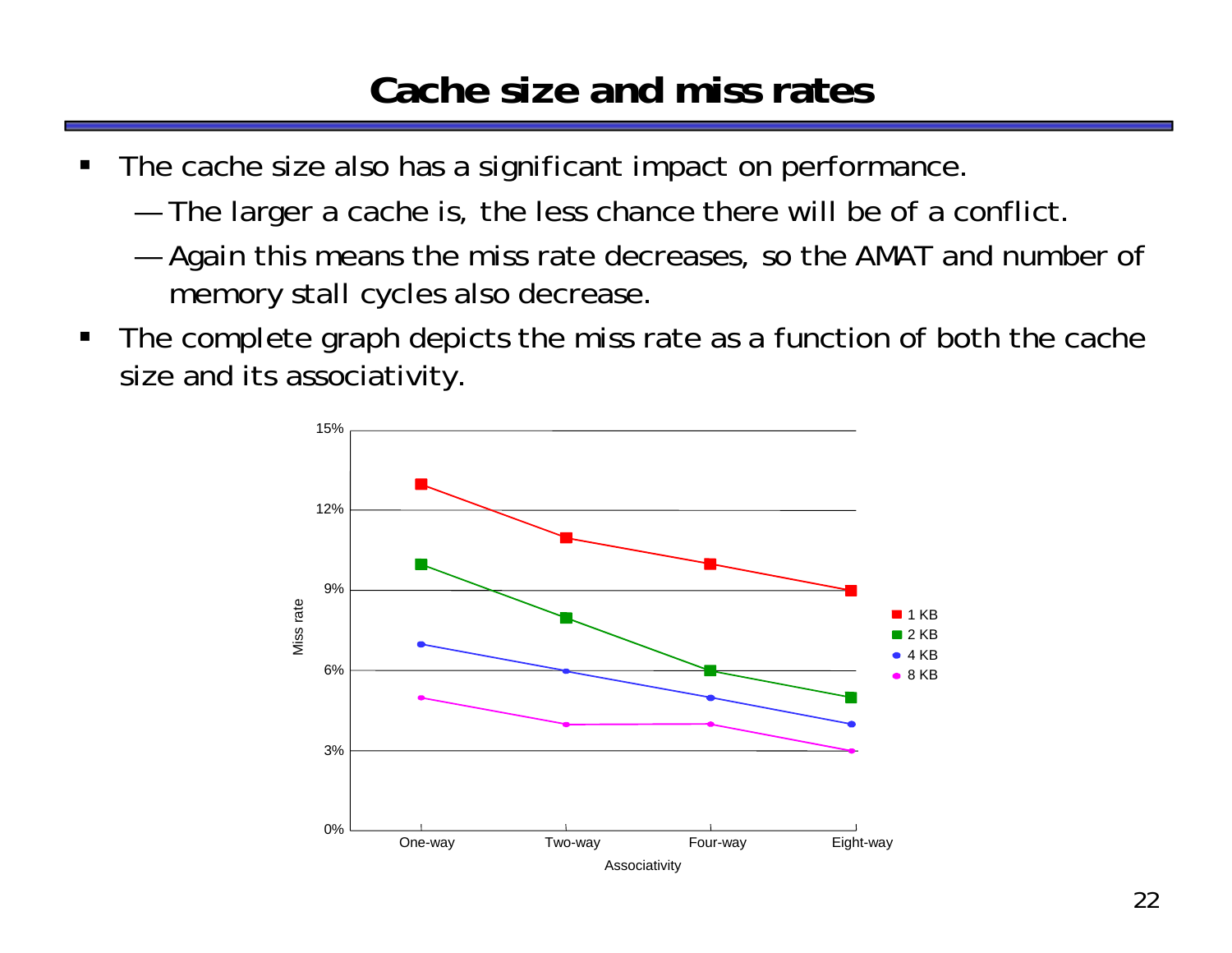#### **Block size and miss rates**

- $\blacksquare$  Finally, this graph shows miss rates relative to the block size and overall cache size.
	- Smaller blocks do not take maximum advantage of spatial locality.

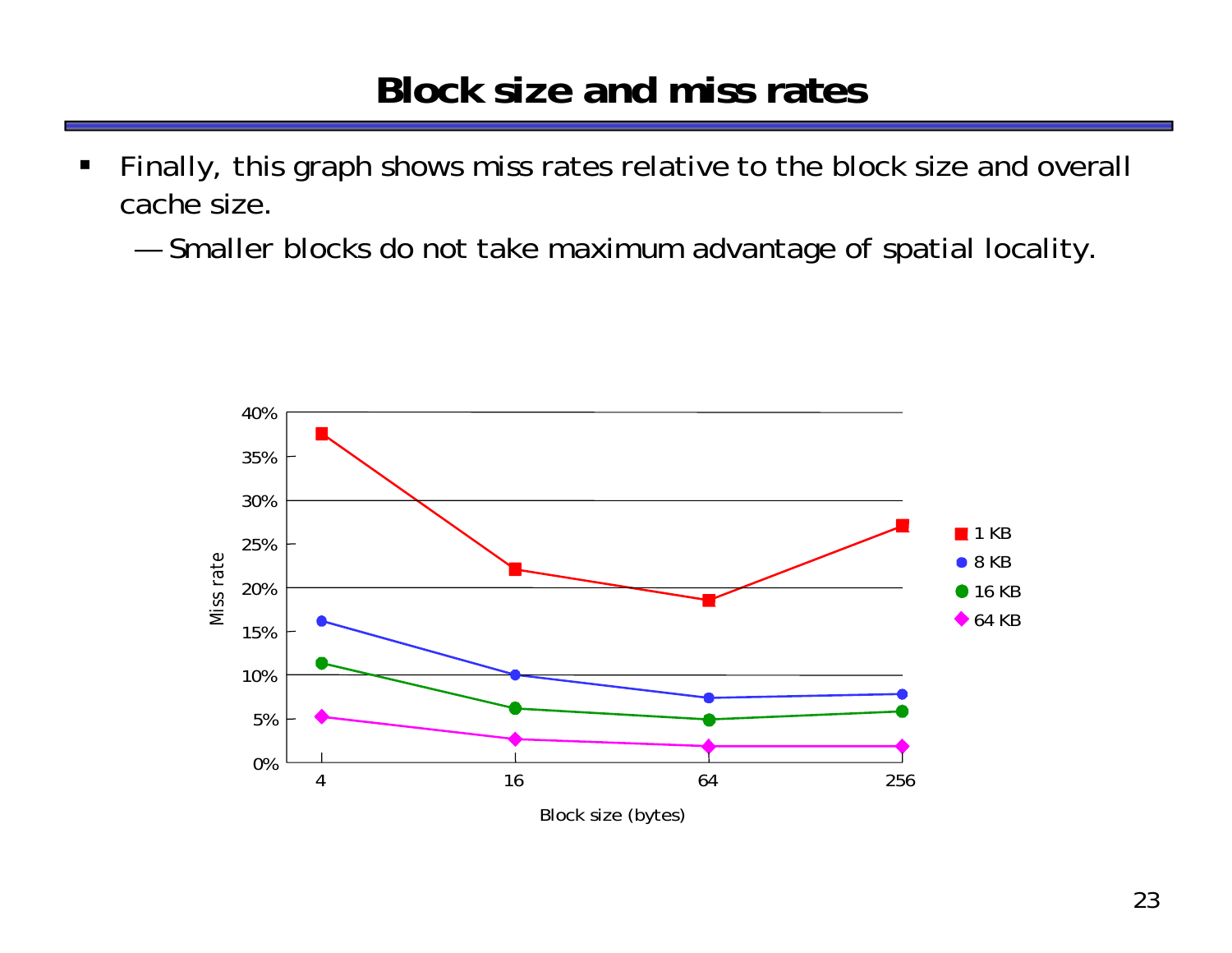### **Block size and miss rates**

- ш Finally, this graph shows miss rates relative to the block size and overall cache size.
	- Smaller blocks do not take maximum advantage of spatial locality.
	- But if blocks are *too* large, there will be fewer blocks available, and more potential misses due to conflicts.

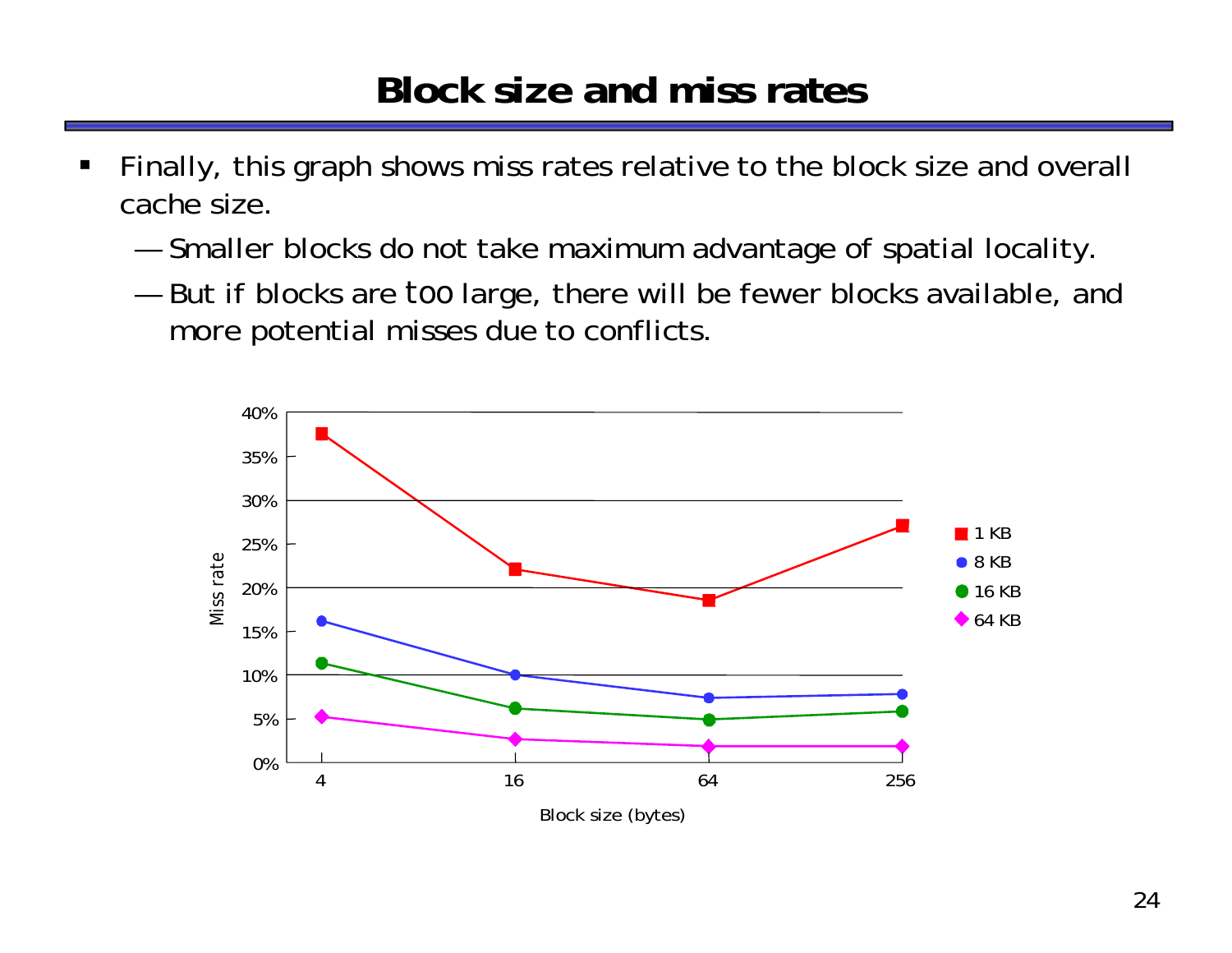# **Memory and overall performance**

- ш How do cache hits and misses affect overall system performance?
	- Assuming a hit time of one CPU clock cycle, program execution will continue normally on a cache hit. (Our earlier computations always assumed one clock cycle for an instruction fetch or data access.)
	- For cache misses, we'll assume the CPU must stall to wait for a load from main memory.
- $\blacksquare$  The total number of stall cycles depends on the number of cache misses *and* the miss penalty.

Memory stall cycles = Memory accesses x miss rate x miss penalty

 $\blacksquare$  To include stalls due to cache misses in CPU performance equations, we have to add them to the "base" number of execution cycles.

CPU time = (CPU execution cycles + Memory stall cycles) x Cycle time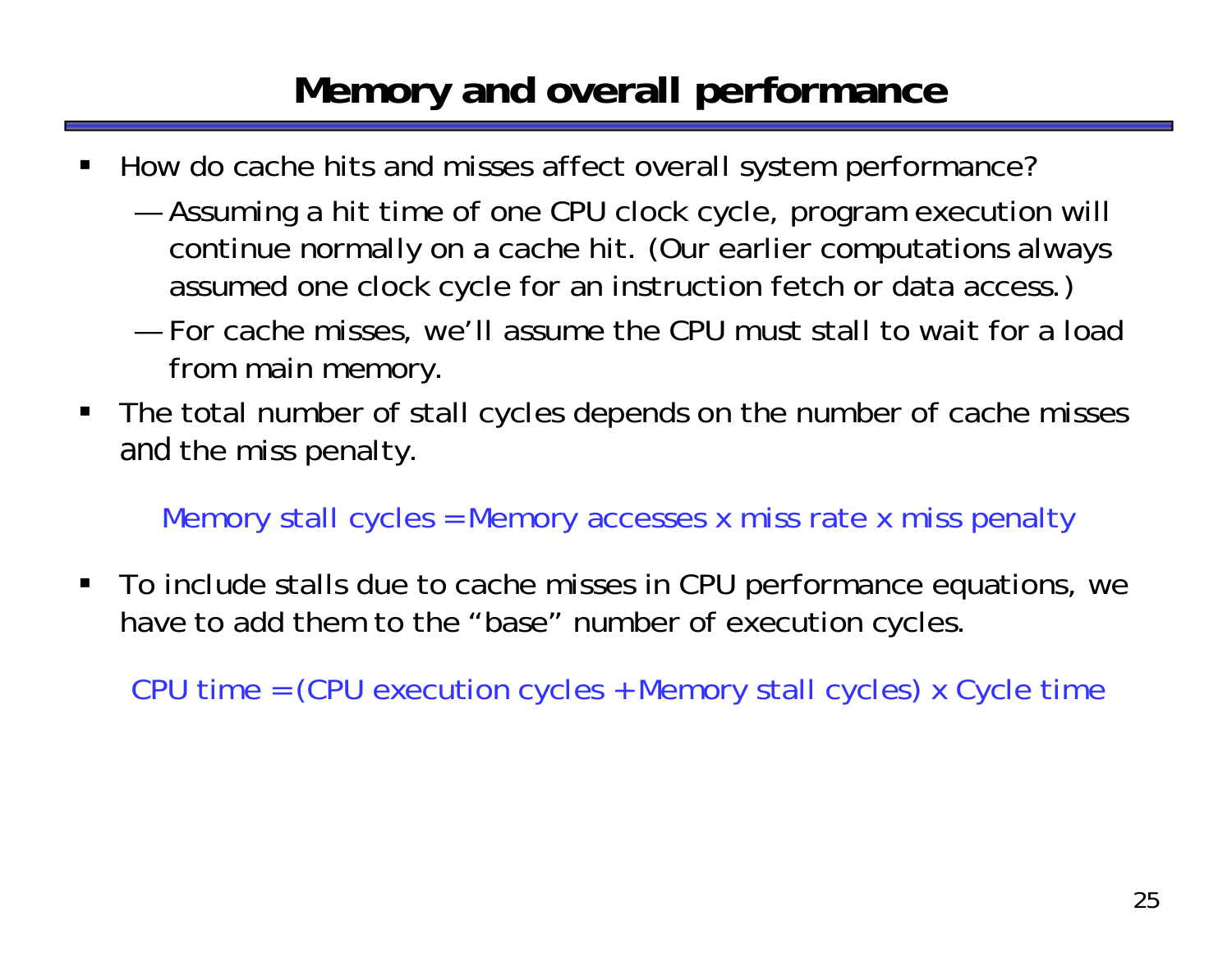#### **Performance example**

ш Assume that 33% of the instructions in a program are data accesses. The cache hit ratio is 97% and the hit time is one cycle, but the miss penalty is 20 cycles.

Memory stall cycles = Memory accesses x Miss rate x Miss penalty = 0.33 **I** x 0.03 x 20 cycles  $= 0.2$  **I** cycles

 $\blacksquare$  If **I** instructions are executed, then the number of wasted cycles will be 0.2 x **I**.

This code is 1.2 times slower than a program with a "perfect" CPI of 1!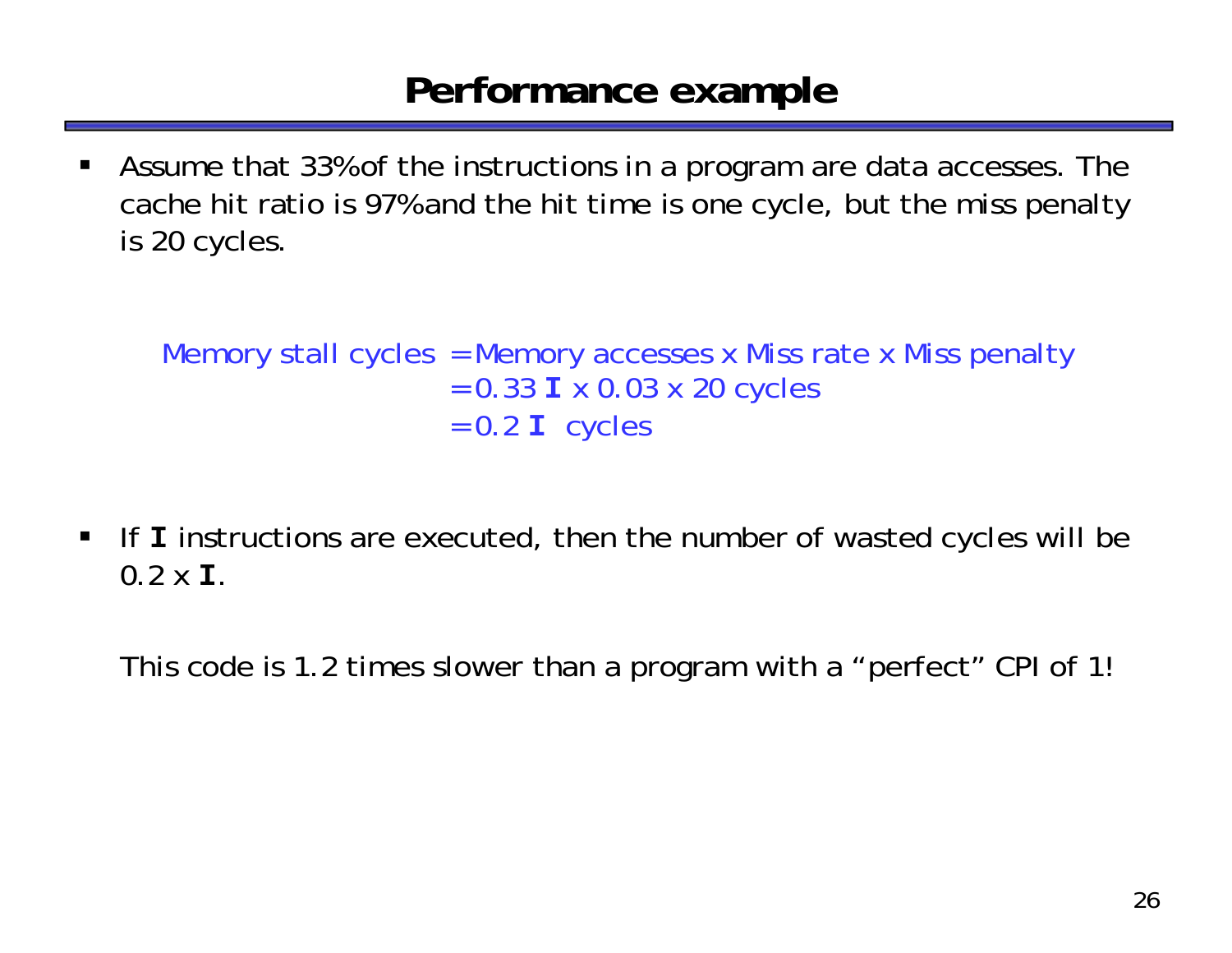CPU time = (CPU execution cycles + Memory stall cycles) x Cycle time

- $\blacksquare$  Processor performance traditionally outpaces memory performance, so the memory system is often the system bottleneck.
- $\blacksquare$ For example, with a base CPI of 1, the CPU time from the last page is:

CPU time = ( **I** + 0.2 **<sup>I</sup>**) x Cycle time

 $\blacksquare$  . What if we could *double* the CPU performance so the CPI becomes 0.5, but memory performance remained the same?

CPU time = (0.5 **I** + 0.2 **<sup>I</sup>**) x Cycle time

- $\blacksquare$ The overall CPU time improves by just  $1.2/0.7 = 1.7$  times!
- $\blacksquare$  Refer back to Amdahl's Law.
	- Speeding up only part of a system has diminishing returns.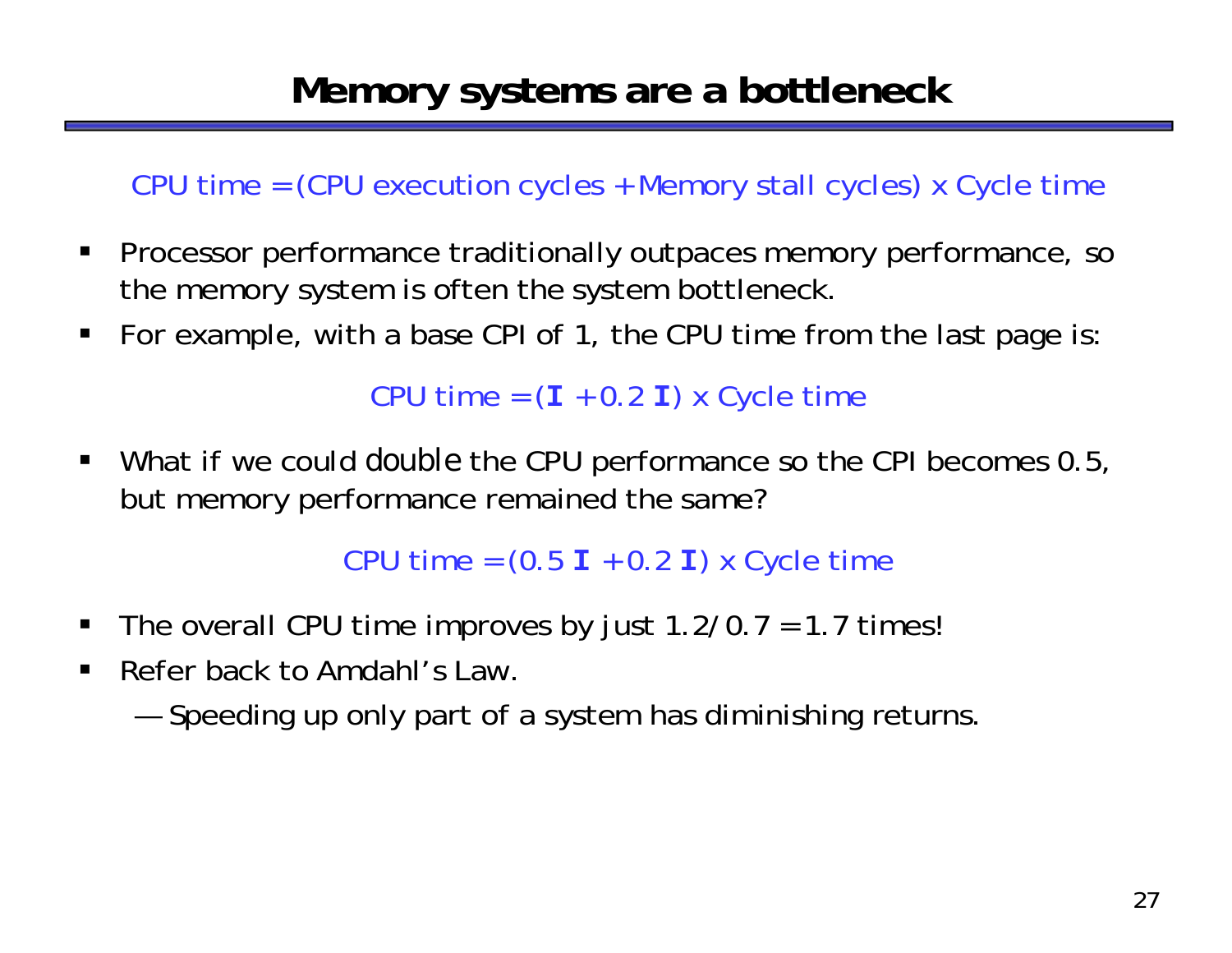## **Basic main memory design**

- ш There are some ways the main memory can be organized to reduce miss penalties and help with caching.
- $\blacksquare$  For some concrete examples, let's assume the following three steps are taken when a cache needs to load data from the main memory.
	- 1. It takes 1 cycle to send an address to the RAM.
	- 2. There is a 15-cycle latency for each RAM access.
	- 3. It takes 1 cycle to return data from the RAM.
- $\blacksquare$  In the setup shown here, the buses from the CPU to the cache and from the cache to RAM are all one word wide.
- $\blacksquare$  If the cache has one-word blocks, then filling a block from RAM (*i.e.*, the miss penalty) would take 17 cycles.

 $1 + 15 + 1 = 17$  clock cycles

п The cache controller has to send the desired address tothe RAM, wait and receive the data.

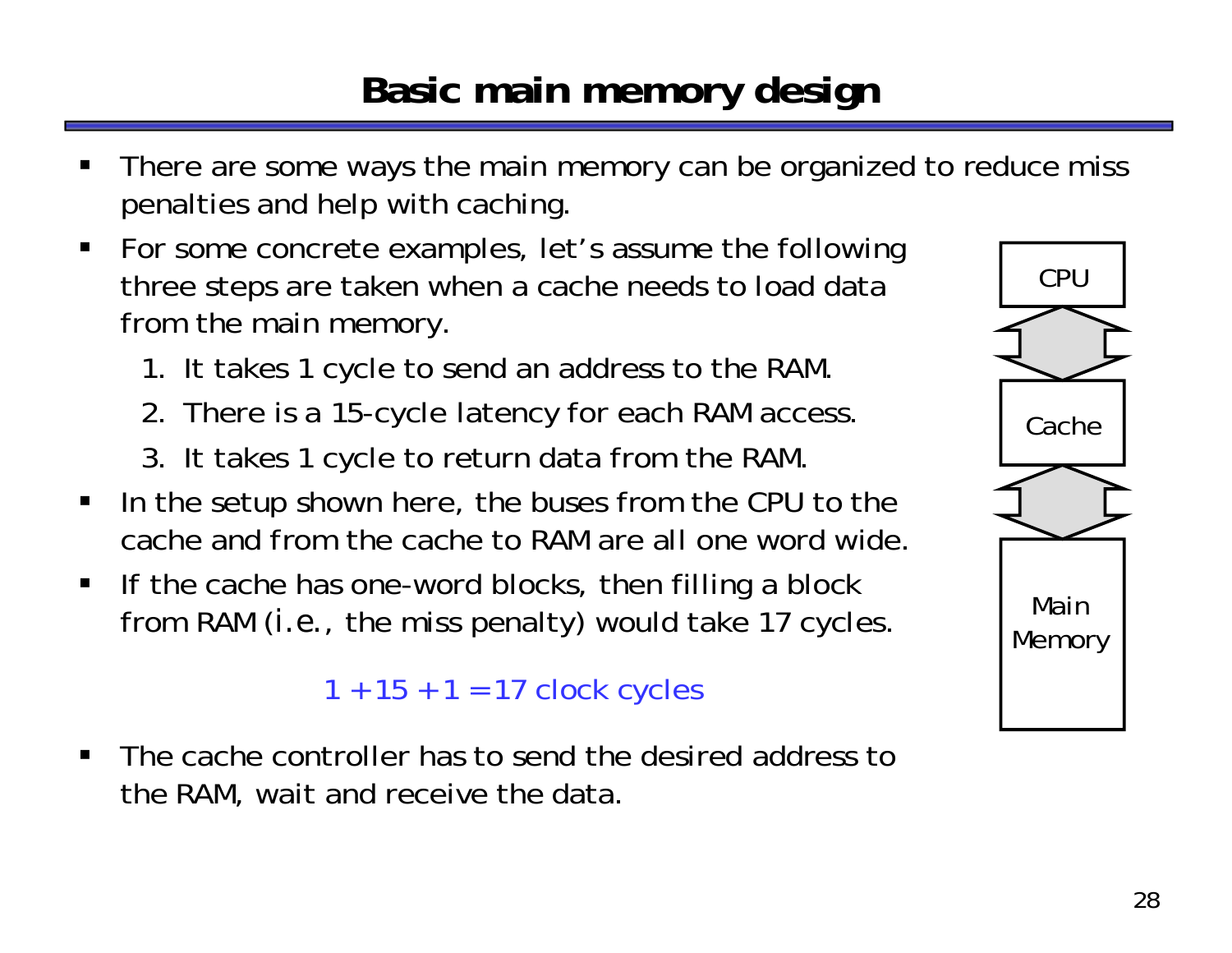# **Miss penalties for larger cache blocks**

 $\blacksquare$  If the cache has four-word blocks, then loading a single block would need four individual main memory accesses, and a miss penalty of 68 cycles!

 $4 \times (1 + 15 + 1) = 68$  clock cycles

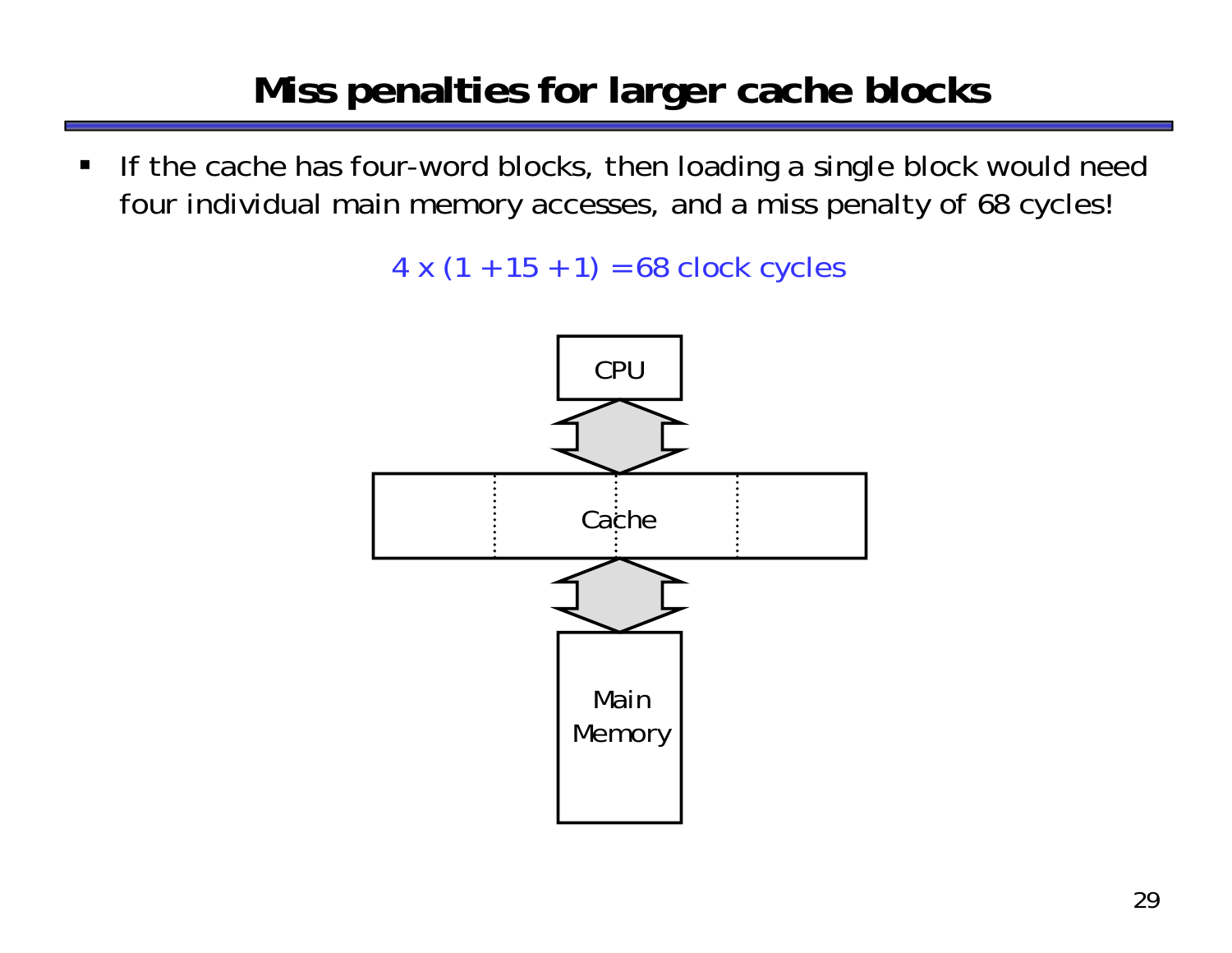# **A wider memory**

- ш A simple way to decrease the miss penalty is to widen the memory and its interface to the cache, so we can read multiple words from RAM in one shot.
- $\blacksquare$  If we could read four words from the memory at once, a four-word cache load would need just 17 cycles.

```
1 + 15 + 1 = 17 cycles
```
 $\blacksquare$  The disadvantage is the cost of the wider buses—each additional bit of memory width requires another connection to the cache.

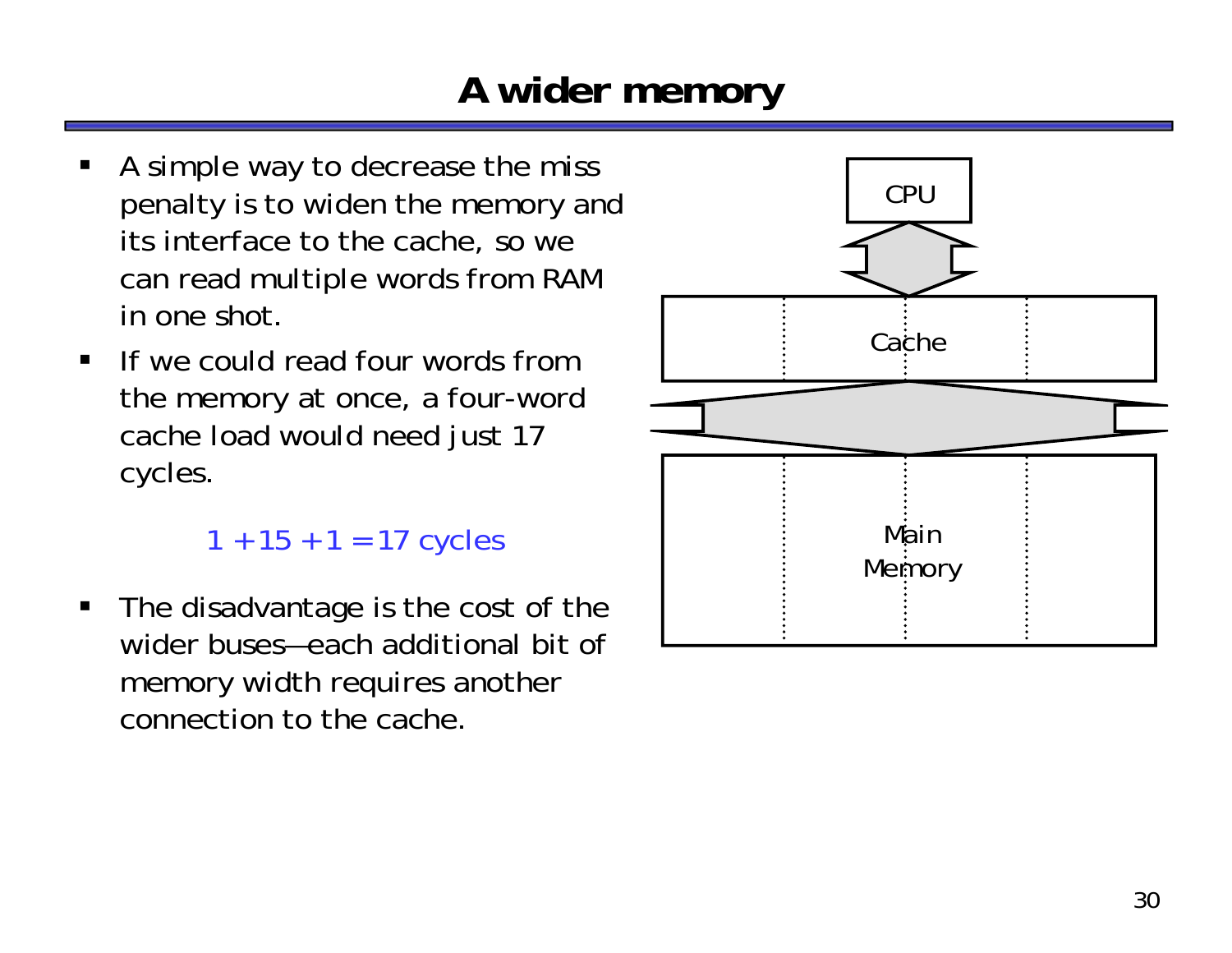## **An interleaved memory**

- ш Another approach is to interleave the memory, or split it into "banks" that can be accessed individually.
- $\blacksquare$  The main benefit is overlapping the latencies of accessing each word.
- $\blacksquare$  For example, if our main memory has four banks, each one byte wide, then we could load four bytes into a cache block in just 20 cycles.

 $1 + 15 + (4 \times 1) = 20$  cycles

- $\blacksquare$  Our buses are still one byte wide here, so four cycles are needed to transfer data to the caches.
- $\blacksquare$  This is cheaper than implementing a four-byte bus, but not too much slower.

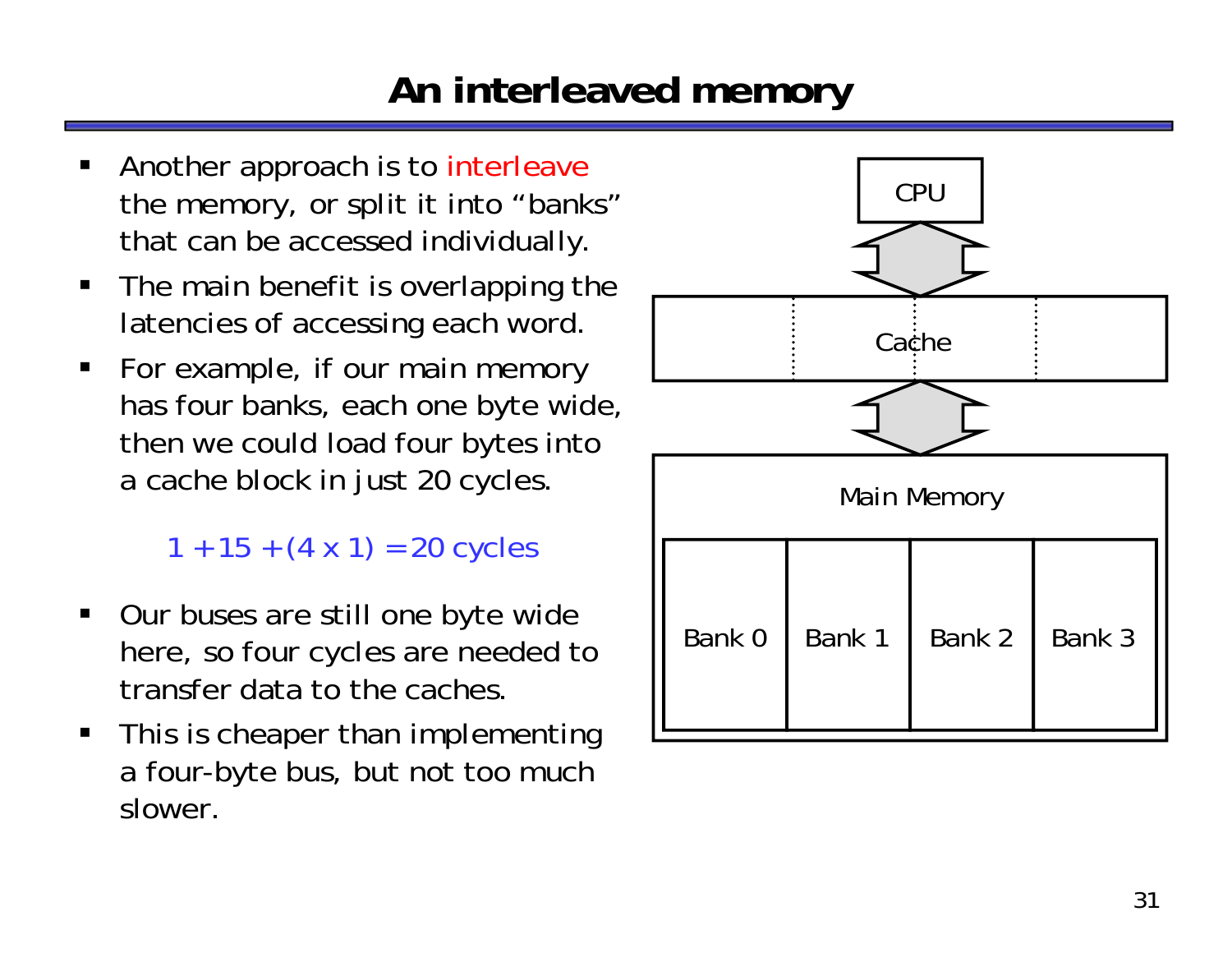### **Interleaved memory accesses**



- $\blacksquare$  Here is a diagram to show how the memory accesses can be interleaved.
	- The magenta cycles represent sending an address to a memory bank.
	- — Each memory bank has a 15-cycle latency, and it takes another cycle (shown in blue) to return data from the memory.
- $\blacksquare$  This is the same basic idea as pipelining!
	- — As soon as we request data from one memory bank, we can go ahead and request data from another bank as well.
	- Each individual load takes 17 clock cycles, but four overlapped loads require just 20 cycles.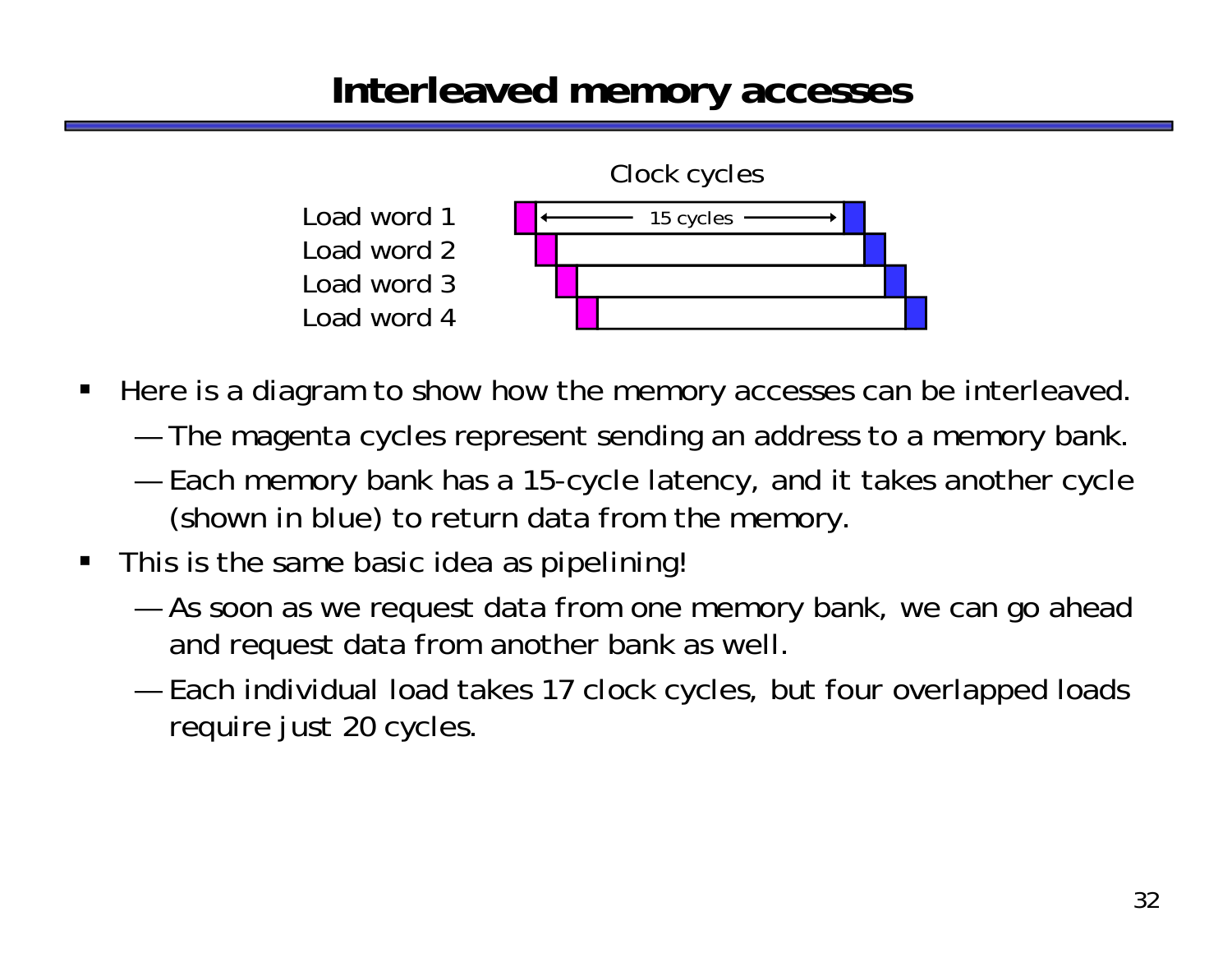$\blacksquare$  Increasing block size can improve hit rate (due to spatial locality), but transfer time increases. Which cache configuration would be better?

|                   | Cache $#1$ | Cache $#2$ |
|-------------------|------------|------------|
| <b>Block size</b> | 32-bytes   | 64-bytes   |
| Miss rate         | 5%         | 4%         |

- $\blacksquare$  Assume both caches have single cycle hit times. Memory accesses take 15 cycles, and the memory bus is 8-bytes wide:
	- i.e., an 16-byte memory access takes 18 cycles
		- 1 (send address) + 15 (memory access) + 2 (two 8-byte transfers)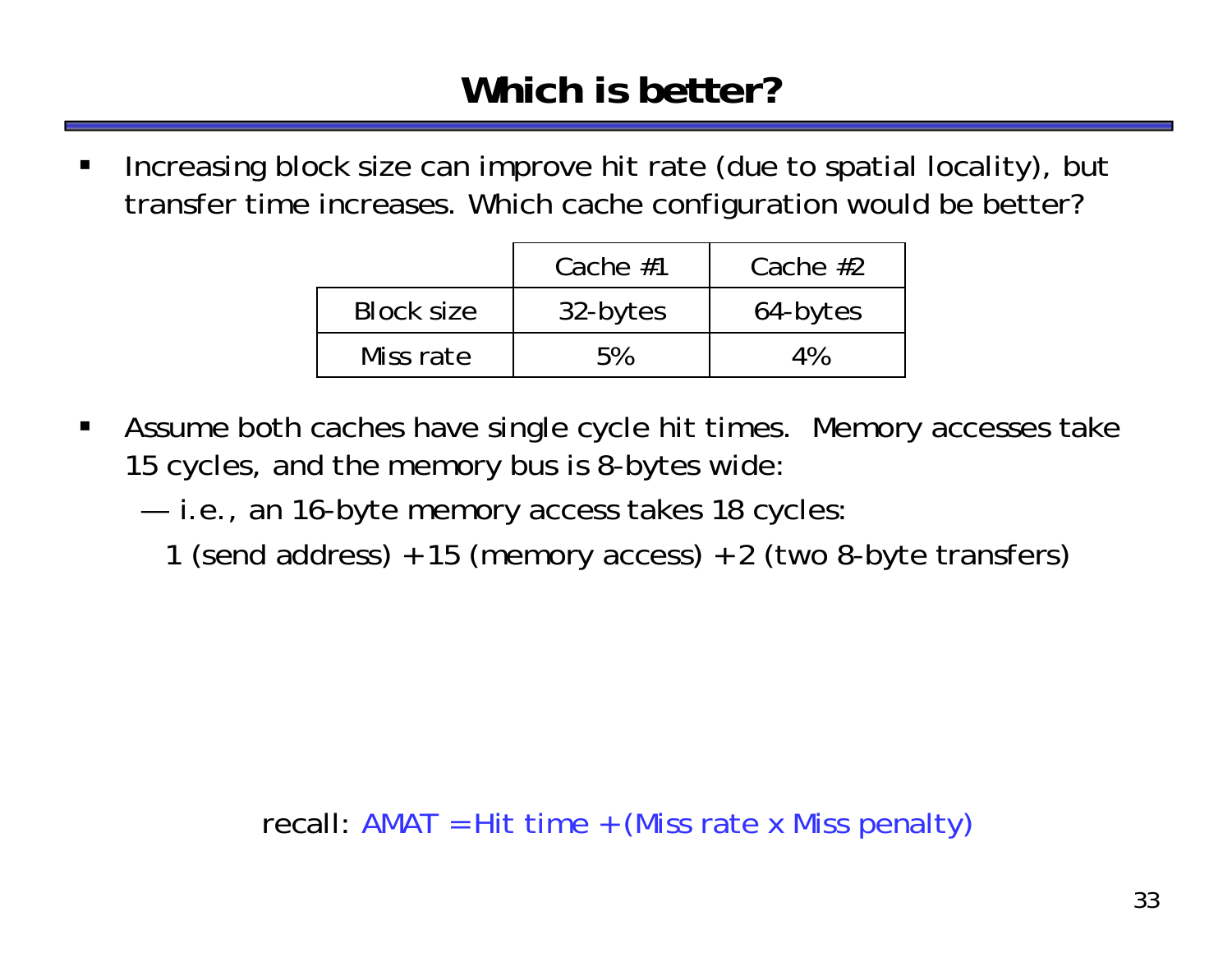$\blacksquare$  Increasing block size can improve hit rate (due to spatial locality), but transfer time increases. Which cache configuration would be better?

|                   | Cache $#1$ | Cache $#2$ |
|-------------------|------------|------------|
| <b>Block size</b> | 32-bytes   | 64-bytes   |
| Miss rate         | 5%         | 4%         |

 $\blacksquare$  Assume both caches have single cycle hit times. Memory accesses take 15 cycles, and the memory bus is 8-bytes wide:

i.e., an 16-byte memory access takes 18 cycles

1 (send address) + 15 (memory access) + 2 (two 8-byte transfers)

```
recall: AMAT = Hit time + (Miss rate x Miss penalty)
              Cache #1:Miss Penalty = 1 + 15 + 32B/8B = 20 cycles
        AMAT = 1 + (.05 * 20) = 2 Cache #2:
                                  Miss Penalty = 1 + 15 + 64B/8B = 24 cycles
                                        AMAT = 1 + (.04 * 24) = ~1.96
```